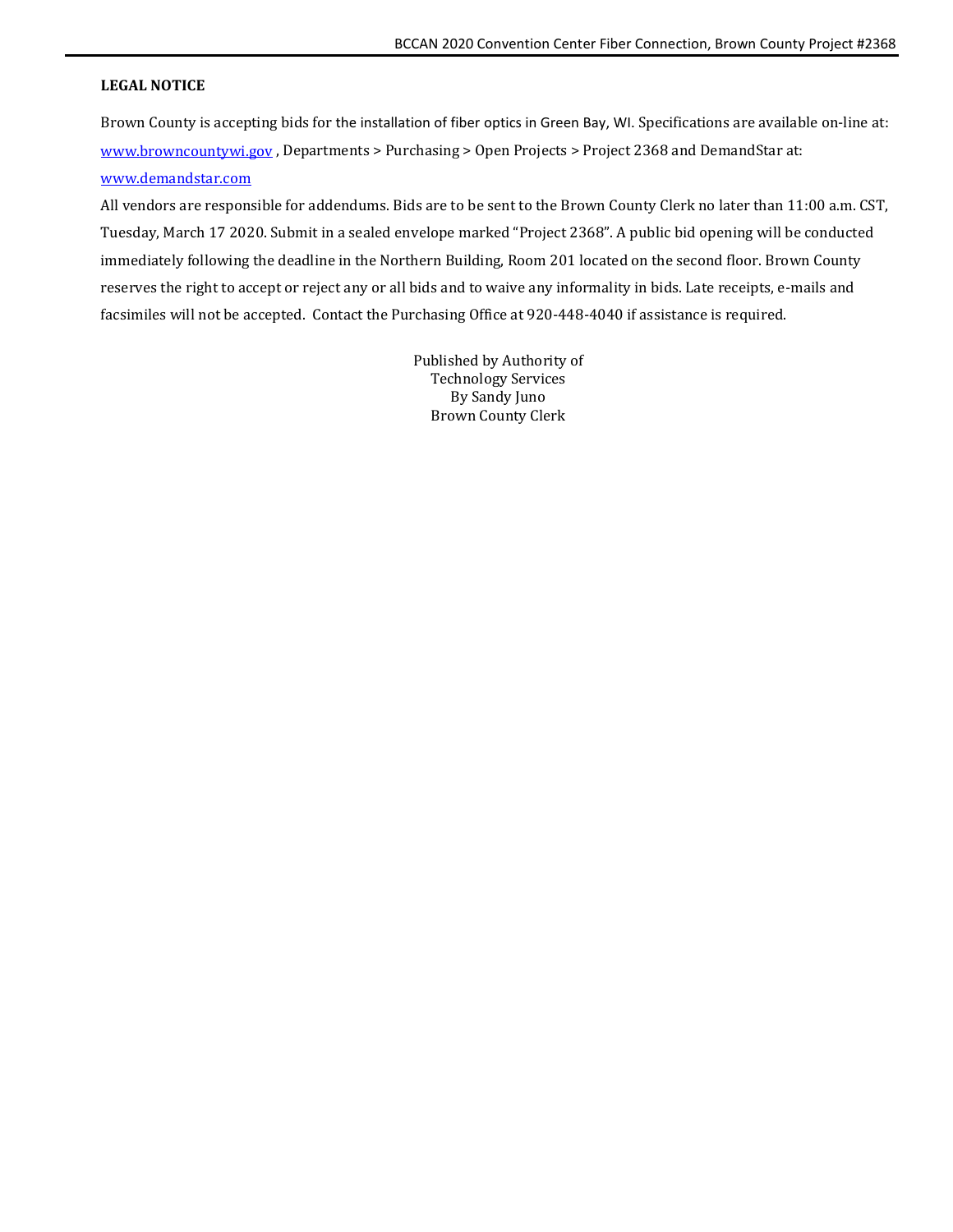## **Request for Bid (RFB)**

**(Public Works over \$25,000)**

## **For**

## **Brown County**

## <span id="page-1-1"></span><span id="page-1-0"></span>**BCCAN 2020 Convention Center Fiber Connection**

**Project # 2368**



|                                                                                                                                                                                                                                                | <b>Published Date: February 17, 2020</b> |             |                                 |
|------------------------------------------------------------------------------------------------------------------------------------------------------------------------------------------------------------------------------------------------|------------------------------------------|-------------|---------------------------------|
| <b>Bidder's Proof of Responsibility Form March 12, 2020</b><br>Deadline (only required from the<br>contractor submitting the bid) - Can be<br>submitted in sealed envelope to County<br>Clerk or emailed to:<br>bcpurchasing@browncountywi.gov |                                          | 11:00<br>AM | <b>Local Time</b><br><b>CST</b> |
| <b>Bid Response Deadline: March 17, 2020</b>                                                                                                                                                                                                   | To:                                      | 11:00<br>AM | <b>Local Time</b><br><b>CST</b> |

**Brown County Clerk**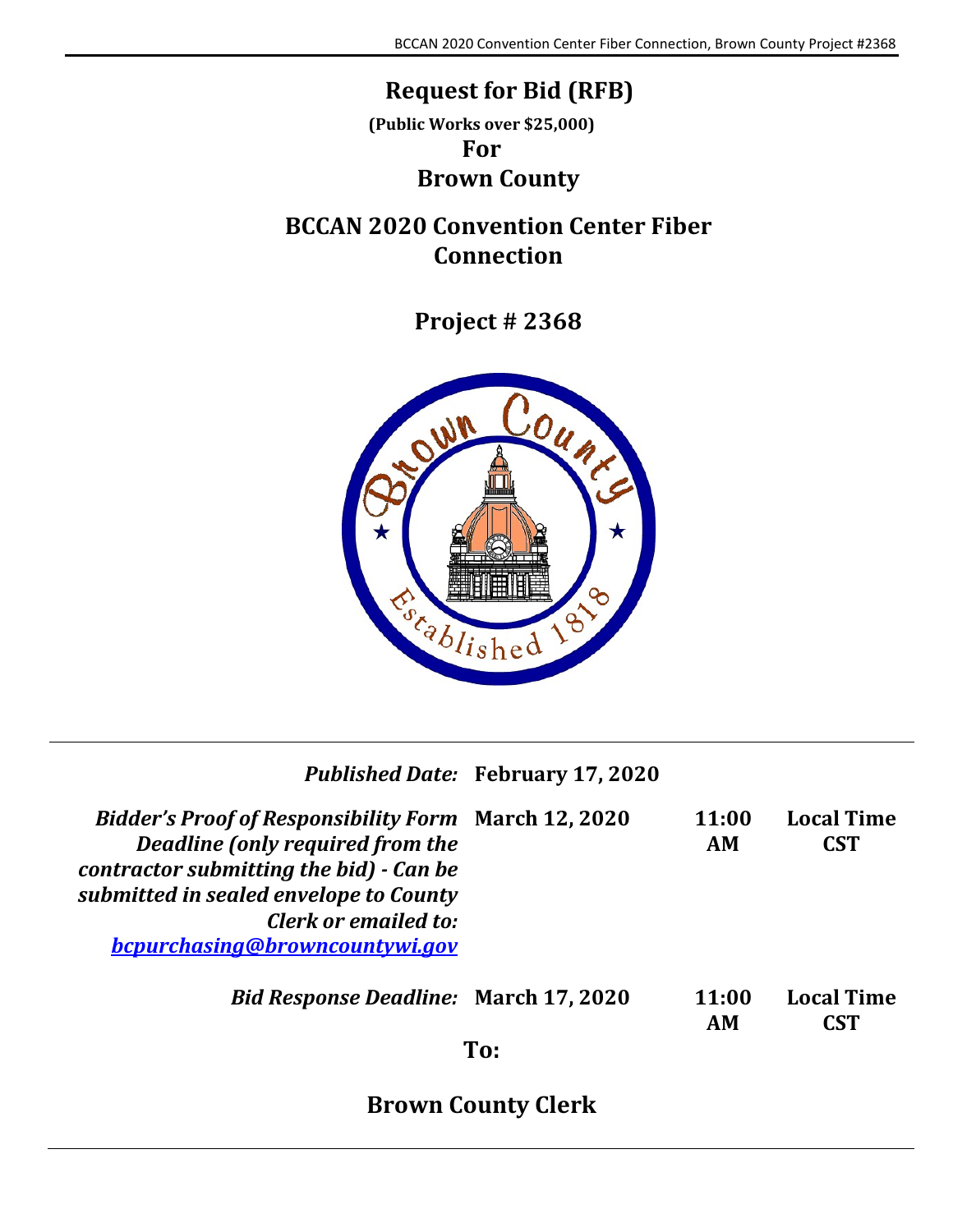# **Table of Contents**

| 1 <sub>1</sub> |  |
|----------------|--|
| 2.             |  |
| 3.             |  |
| 4.             |  |
| 5.             |  |
| 6.             |  |
| 7.             |  |
| 8.             |  |
| 9.             |  |
| 10.            |  |
| 11.            |  |
| 12.            |  |
| 13.            |  |
| 14.            |  |
|                |  |
|                |  |
|                |  |
|                |  |
|                |  |
|                |  |
|                |  |
|                |  |
|                |  |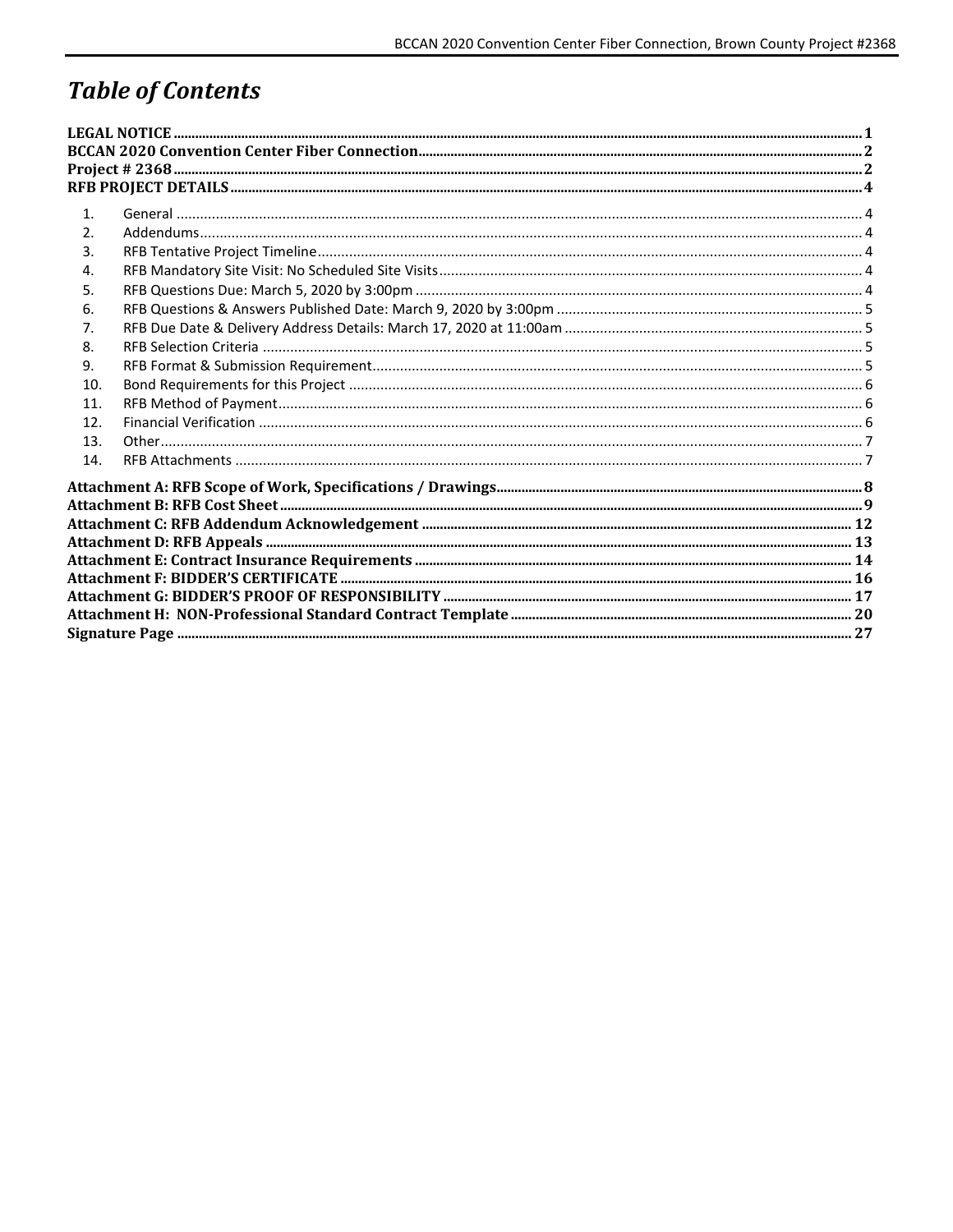## <span id="page-3-0"></span>**RFB PROJECT DETAILS**

## <span id="page-3-1"></span>*1. General*

It is the intent of Brown County to contract with a contractor/vendor, hereafter referred to as the "Contractor" to furnish all materials that are not provided by Brown County, equipment and labor to install fiber in the Green Bay, WI area. All contractors are responsible for any addendums issued for this project.

The County retains the right to award contracts to multiple vendors for this project.

## <span id="page-3-2"></span>*2. Addendums*

DemandStar Website: When an open project is posted, addendum notification will automatically be sent if potential vendors are registered and have downloaded the project details. *REGISTER at NO CHARGE at* [www.demanstar.com](http://www.demanstar.com/)

Brown County Website: [www.browncountywi.gov](http://www.browncountywi.gov/) When an open project is posted, Brown County is not able to track who downloads project information off our website. Vendors who download project information must monitor our website for any addendums that may be issued.

All projects are posted on the County website. Not all projects are posted on the DemandStar website.

## <span id="page-3-3"></span>*3. RFB Tentative Project Timeline*

|                                                   | <b>Date</b>               | <b>Time</b><br>(CST) |
|---------------------------------------------------|---------------------------|----------------------|
| <b>RFB Published</b>                              | February 17, 2020         |                      |
| <b>RFB Public Notice Advertised</b>               | February 17 & 24, 2020    |                      |
| <b>RFB Mandatory Site Visit</b>                   | No Site Visits            |                      |
| <b>RFB Questions Due</b>                          | March 5, 2020             | 3:00 PM              |
| <b>RFB Questions &amp; Answers Published</b>      | March 9, 2020             | 3:00 PM              |
| <b>Bidder's Proof of Responsibility Form</b>      | March 12, 2020 (Due at    | 11:00 AM             |
|                                                   | least 5 days before RFB   |                      |
|                                                   | <b>Responses are due)</b> |                      |
| <b>RFB Responses Due from Vendors</b>             | March 17, 2020            | 11:00 AM             |
| Administration Committee Pre-Approval to Contract | April 2, 2020             |                      |
| County Board Approval to Contract                 | April 15, 2020            |                      |
| Send out Thank You & Intent to Award Letters by   | April 20, 2020            |                      |
| Complete Contract Signing by                      | April 30, 2020            |                      |

The substantial completion date of work will be June 30, 2020.

## <span id="page-3-4"></span>*4. RFB Mandatory Site Visit: No Scheduled Site Visits*

| Site visits are mandatory based on the date & time listed in the Tentative Project Time Line above |
|----------------------------------------------------------------------------------------------------|
| <b>Contractors meet:</b>                                                                           |
| Site Visit conducted by:                                                                           |
| Site Visit contact phone number for                                                                |
| questions:                                                                                         |

## <span id="page-3-5"></span>*5. RFB Questions Due: March 5, 2020 by 3:00pm*

*Questions*-All questions related to this RFB must be in writing and received by the Brown County Purchasing Department, no later than the due date.

- Questions can be delivered via e-mail to[: bcpurchasing@browncountywi.gov](mailto:bcpurchasing@browncountywi.gov)
- Questions MUST be clearly marked the subject line: "Questions for Project # 2368"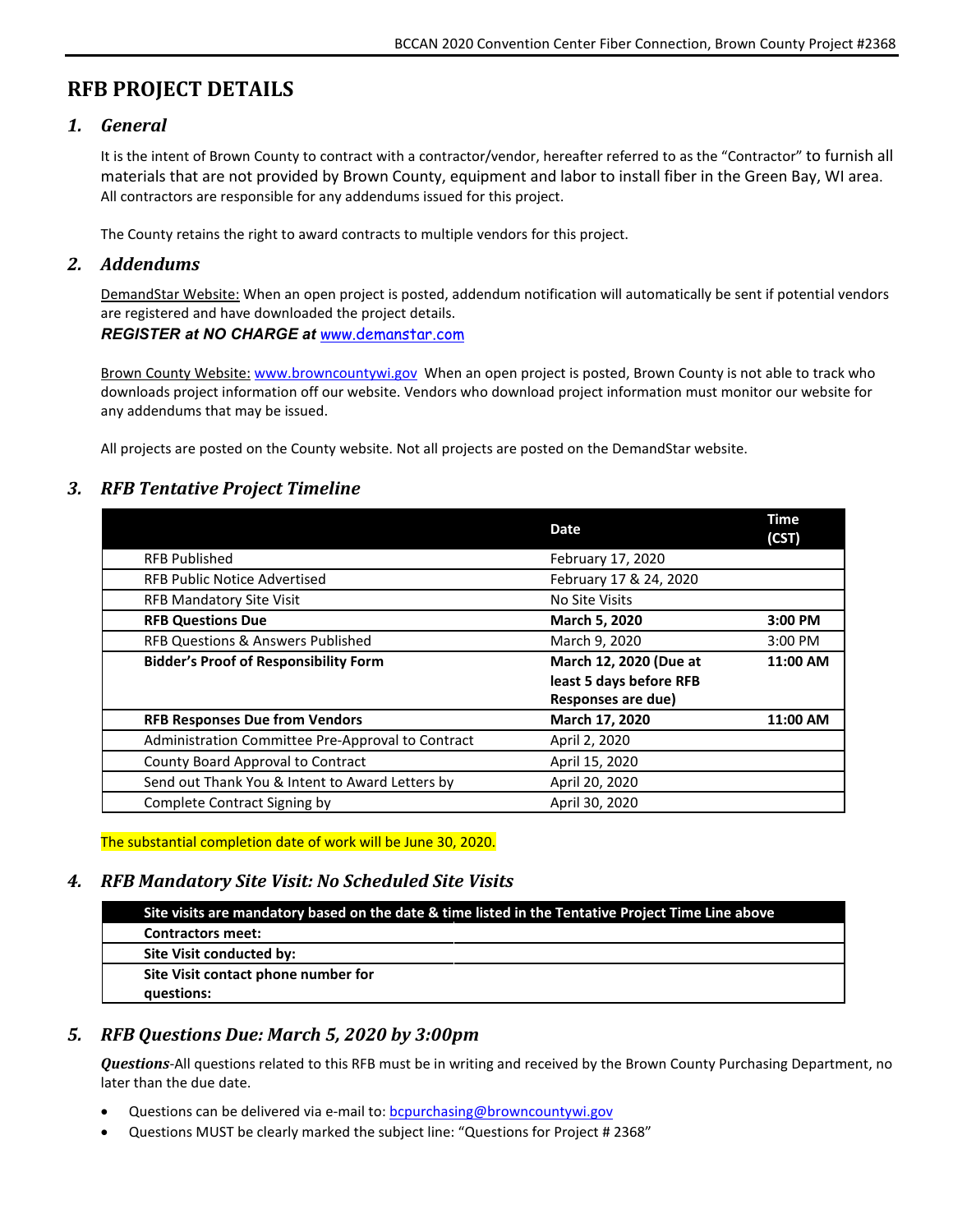#### **MAILED, PHONE CALL AND FAXED QUESTIONS WILL NOT BE ACCEPTED**

### <span id="page-4-0"></span>*6. RFB Questions & Answers Published Date: March 9, 2020 by 3:00pm*

*Answers* - If any questions are received; answers to all written questions will be issued in the form of an addendum.

- Answers will be published on the Brown County website at[: www.browncountywi.gov](http://www.browncountywi.gov/) > Departments > Purchasing > Open Projects
- AND on the DemandStar website at: [www.demandstar.com](http://www.demandstar.com/)

It is the responsibility of all interested vendors to access the web site(s) for project information. Calls for assistance with the web site can be made to (920) 448-4040.

### <span id="page-4-1"></span>*7. RFB Due Date & Delivery Address Details: March 17, 2020 at 11:00am*

Responses are due to Brown County Clerk no later than the Due Date. Prospective vendors can submit Project Information by DHL, FedEx, Hand Delivery, Mail, UPS, USPS, etc.

#### *Hard copy project information:*

- Must be in Sealed envelope
- Must be clearly marked with perspective project #2368 on the outside of the sealed envelope in the lower left hand corner
- Must be received, dated & time stamped by the due date

#### *Project Requirements:*

- No fax or email bid accepted
- No bid may be withdrawn for ninety (90) days
- Pricing is to remain firm for a minimum of ninety (90) days

#### *Public Bid Opening will be conducted immediately following the deadline at the Northern Building in Room 201.*

| <b>Delivery Address for DHL, FedEx, Hand</b><br>Delivery, Mail, UPS, USPS, etc. |  |
|---------------------------------------------------------------------------------|--|
| <b>Brown County Clerk</b>                                                       |  |
| Project 2368                                                                    |  |
| 305 E. Walnut St. Room 120                                                      |  |
| Green Bay, WI 54301                                                             |  |

**Note***: It shall be the responsibility of the sender to ensure bids arrive by the required due date and time. Any information received after the due date and time will be rejected. When hand delivering project; prospective vendors are encouraged to verify the time on the atomic clock as this is the official time used for the receiving of all information. Time discrepancies between wall clocks, watches, cell phones, etc. will not be honored.* 

*Please make sure the outside package is clearly labeled with the project number and description of the project when mailing bids via a 3rd party delivery service. This ensures the bid can be applied to the appropriate project.* 

#### <span id="page-4-2"></span>*8. RFB Selection Criteria*

Selection will be based on qualified, responsible and responsive bidder with lowest price.

### <span id="page-4-3"></span>*9. RFB Format & Submission Requirement*

Any deviation from these requirements may result in the quotation being considered non-responsive, thus eliminating the vendor from consideration. The quotation shall include the following attachments: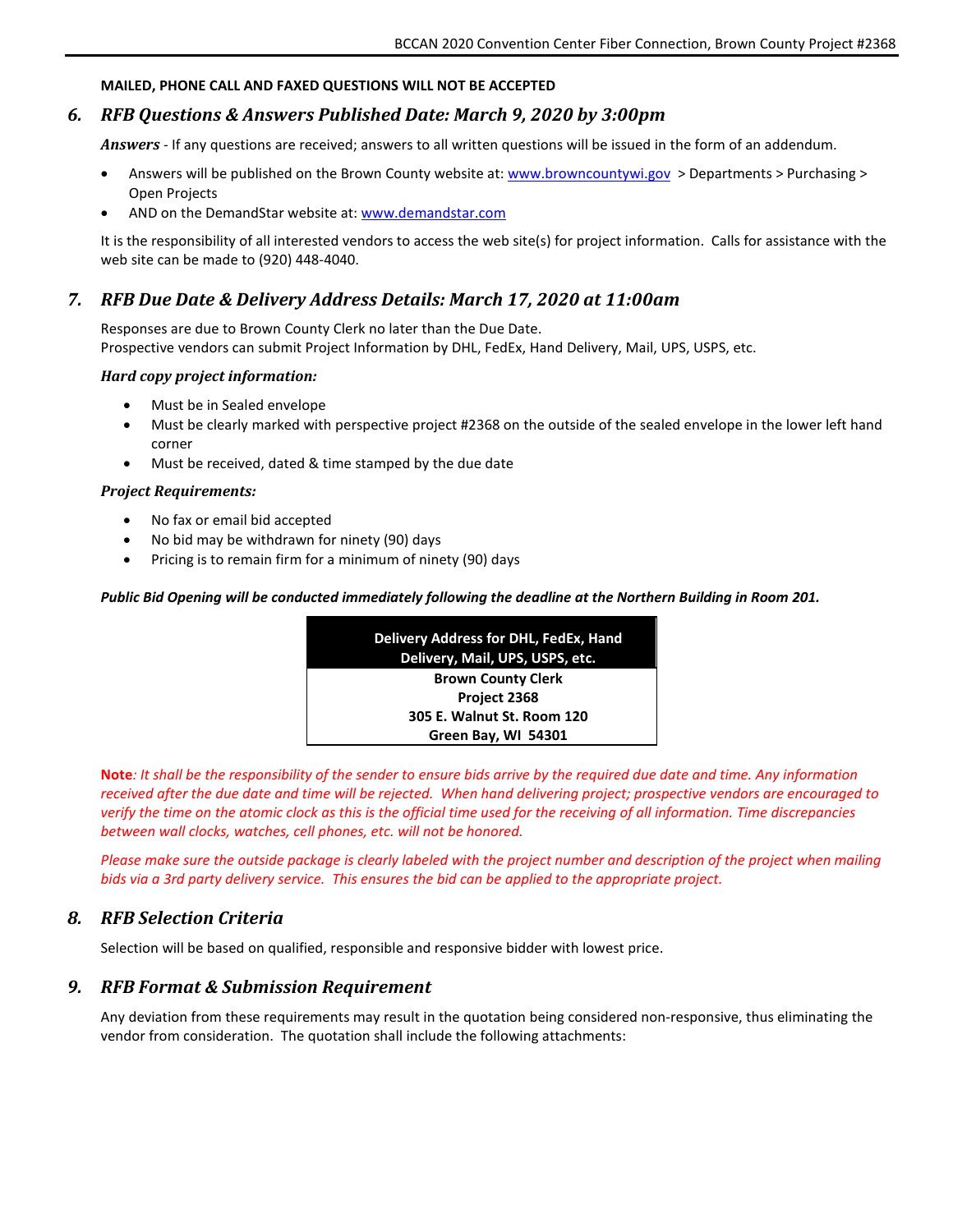- **AT LEAST 5 DAYS PRIOR TO THE DATE THE RFB RESPONSES ARE DUE YOU MUST ENSURE THAT BROWN COUNTY RECEIVES THE BIDDER'S PROOF OF RESPONSIBILITY FORM (SEE ATTACHMENT G). FORM CAN BE EMAILED TO: [bcpurchasing@browncountywi.gov](mailto:bcpurchasing@browncountywi.gov) Only the contractor submitting the bid, in order to accept and open your bid submission, must submit this form. Even if you have recently submitted this form on a previous project, submittal is required for every project requesting the form.**
- **INCLUDE RFB COST SHEET (SEE ATTACHMENT B)**
- **INCLUDE BIDDER'S CERTIFICATE WITH YOUR BID (SEE ATTACHMENT F). FAILURE TO PROVIDE WILL RESULT IN THE AUTOMATIC REJECTION OF THE BID. Even if you have recently submitted this form on a previous project, submittal is required for every project requesting the form.**
- **RFB ADDENDUM ACKNOWLEDGEMENT (SEE ATTACHMENT C) IF ADDENDUM(S) EXIST** for this project, then sign and date the attachment and **INCLUDE**
- **IF REQUIRED, INCLUDE THE BID BOND WITH YOUR SUBMITTED BID. FAILURE TO PROVIDE WILL RESULT IN THE AUTOMATIC REJECTION OF THE BID**

#### <span id="page-5-0"></span>*10. Bond Requirements for this Project*

*Failure to submit a required Bid Bond concurrent with your bid will result in the automatic rejection of your bid. Performance and Payment Bonds may be submitted after the Contract is awarded and signed.*

• **If your bid is under \$50,000:**

A Bid Bond is **not required** and a Payment and Performance Bond is **not required.**

• **If your bid is equal to or between \$50,000 and \$100,000:**

A Bid Bond, or a Certified Check or a Cashier's Check substituting for a Bid Bond, in the amount of 5% of your bid **is required; and**

*A Performance and Payment Bond for the total amount of your bid is required.*

• **If your bid is over \$100,000:**

A Bid Bond in the amount of 5% of your bid **is required** (submitting Certified Checks or Cashier's Checks substituting for a Bid Bond is **not** acceptable if your bid is over \$100,000 and will result in the automatic rejection of your bid); **and**

*A Performance and Payment Bond for the total amount of your bid is required.*

## **IMPORTANT: If you have any questions on bond requirements for this project please email Purchasing at:**

**[bcpurchasing@browncountywi.gov](mailto:bcpurchasing@browncountywi.gov)**

#### <span id="page-5-1"></span>*11. RFB Method of Payment*

One of two methods:

- 1. For projects that are to be completed within 60 days: Payment is net 30 days from completion and approval of project.
- 2. For all other projects: Partial payment may be made. The retainage shall be an amount equal to not more than 5% of the cost until 50% of the work has been completed. At 50% completion, no additional amounts shall be retained and partial payments shall be made in full to the contractor unless the architect or engineer certifies that the job is not proceeding satisfactorily. At 50% completion or any time thereafter when the progress of the work is not satisfactory, additional amounts may be retained but in no event shall the total retainage be more than 10% of the value of the work completed. Upon substantial completion of the work, an amount retained may be paid to the contractor.

If milestone payments are appropriate they will be defined in the contract. Payment terms: Payments may apply as noted in Wisconsin Statute 66.0135. Vendors are strongly encouraged to accept P-Card payments.

### <span id="page-5-2"></span>*12. Financial Verification*

Vendor verification prior to award: Vendor's financial solvency may be verified through financial background checks via Dun & Bradstreet or other means (i.e. Wisconsin Circuit Court Access, UCC) prior to contract award. Brown County reserves the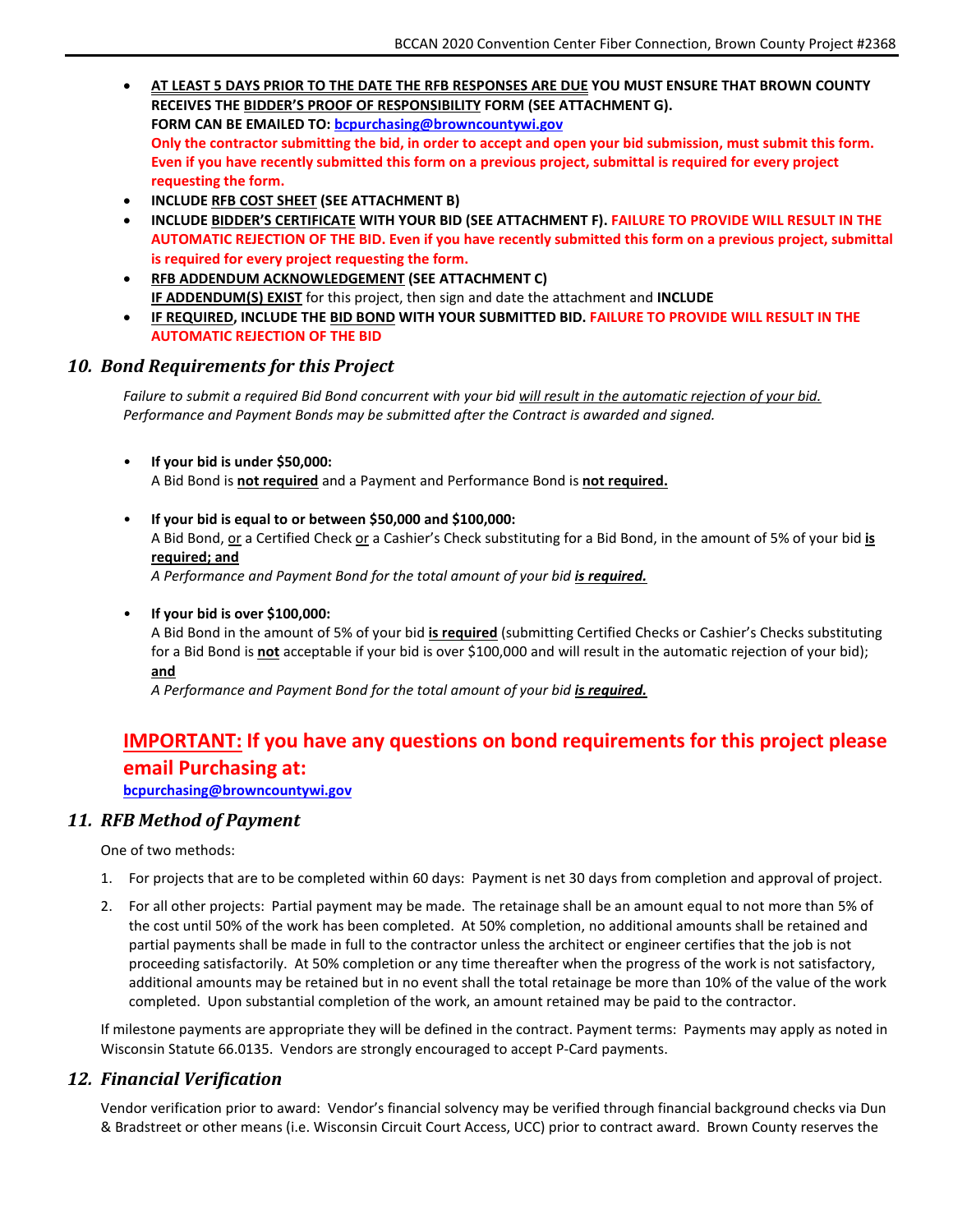right to reject RFBs/RFQs/RFPs based on information obtained through these background checks if it's deemed to be in the best interest of the County.

## <span id="page-6-0"></span>*13. Other*

- 1. *Guarantees & Warranties*: Guarantees and warranties on workmanship and materials shall be started in your bid.
- 2. *Cancelled Project Records:* Brown County reserves the right to not disclose records of cancelled project to ensure open and fair competition of future solicitations.
- 3. *Laws*: All work shall conform to all applicable industry, Federal, State and Local Laws, Codes, Ordinances, OSHA requirements and Standards.
- 4. *License*: Contractors performing work are required to have a Contractor's License for the state for which the work is to be done. All Licenses for any contractors must be current on the day of bidding and throughout the length of the project.
- 5. *Measurements*: Contractors are responsible for all measurements.
- 6. *Permits*: Contractor shall be responsible for securing all permits and underground utility locates.
- 7. *Project Manager*: Vendor shall provide a Project Manager who will act as a single point of contact for Brown County.
- 8. *Rebate Incentives*: All Contractors must indicate in their bid if they intend to apply for any rebate incentives from Focus on Energy related to this project.
- 9. *Rejection of Submission*: Brown County reserves the right to accept or reject any or all bids/proposals, to waive any technicality in any bid/proposal submitted and/or to request clarification of any bid/proposal.
- 10. *Site Protection / Cleanup*: Contractor is responsible for the proper handling of materials to include discard of debris and keeping the work site clean. Any cutting of sidewalks or parking areas must be patched accordingly. Contractor is responsible for restoring any ground or landscaping disruption due to construction of this project.
- 11. *Taxes*: Brown County and its departments are exempt from payment of all federal, Wisconsin and local taxes on its purchases except Wisconsin excise taxes.
- 12. *Unfair Advantage*: The County prohibits vendors, who have been awarded a contract and provided drawing specifications, from being able to bid on future construction projects related to those drawings to avoid a potential unfair advantage per Wis Stat sec. 62.15 & 61.55 design/build process.

## <span id="page-6-1"></span>*14. RFB Attachments*

- **A. RFB Scope of Work, Specifications / Drawings:** Contractor must adhere to specifications/drawings for this project.
- **B. RFB Cost Sheet**
- **C. RFB Addendum Acknowledgement:** Brown County reserves the right to make changes to this project. Any changes in the scope of work shall be mutually agreed upon by the Contractor and the County.
- **D. RFB Appeals**
- **E. Contract Insurance Requirements**
- **F. Bidder's Certificate Form**
- **G. Bidder's Proof of Responsibility Form – NOTE: This form must be received by Brown County not less than 5 days prior to the date and time set for the opening of bids.**
- **H. Standard Contract for Service Template:** Contractors submitting bids must review the Standard Contract document. Sections that may be of concern must be identified and an explanation for the objection must be provided with bid submission. If no objections are raised it shall be expected that the contractor agrees to the terms and conditions as stated.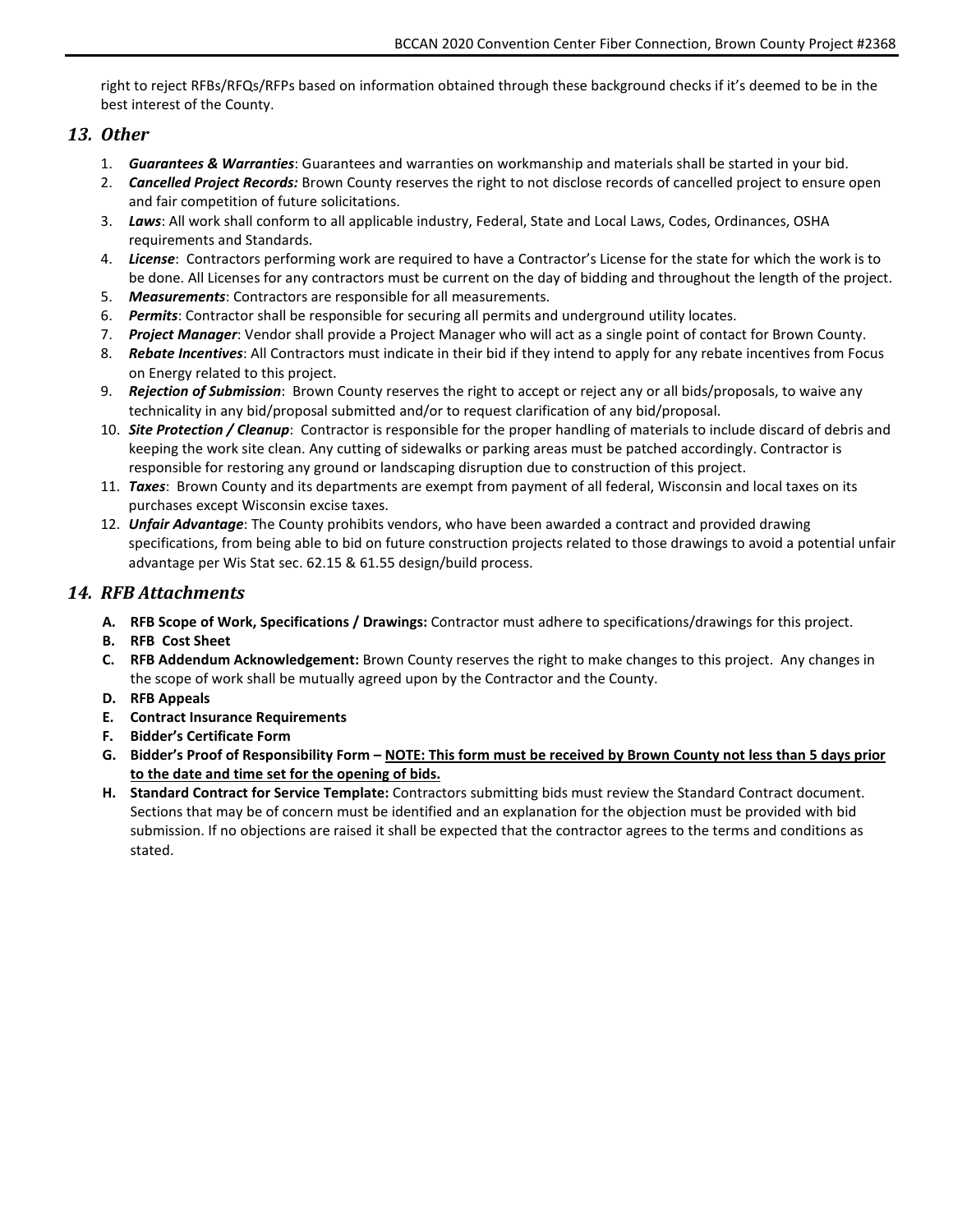## <span id="page-7-0"></span>*ATTACHMENT A: RFB SCOPE OF WORK, SPECIFICATIONS / DRAWINGS*

*See Attachment 1 for Specifications Posted on Website*

*See Attachment 2 for Drawings Posted on Website*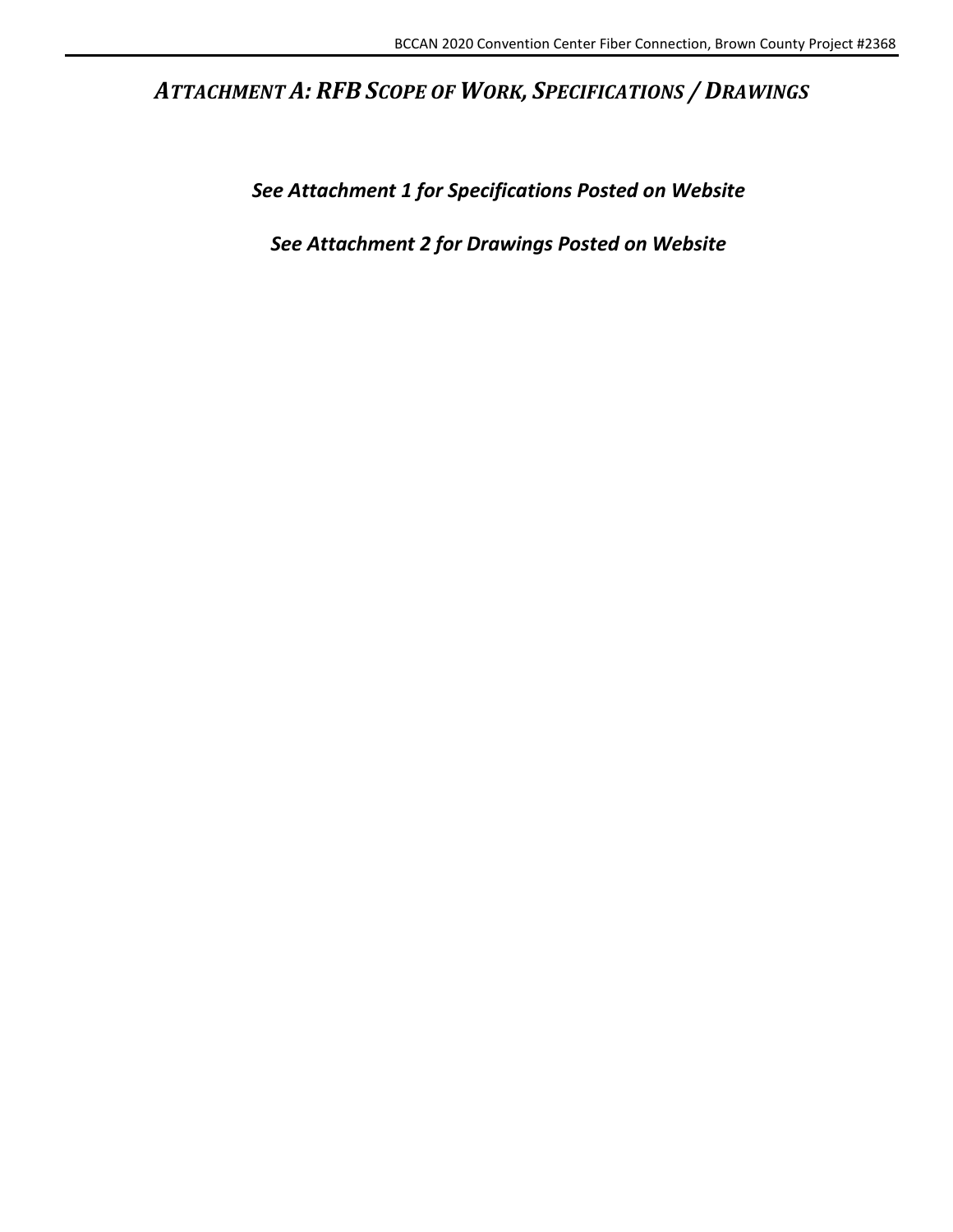## *ATTACHMENT B: RFB COST SHEET*

<span id="page-8-0"></span>*(Use of this form is required when submitting your documents; do not submit copy of project details with your submission)*

## *Vendor Information*

|                           |                              | <b>COMPANY PHYSICAL LOCATION INFORMATION</b>                                      |          |                       |      |  |
|---------------------------|------------------------------|-----------------------------------------------------------------------------------|----------|-----------------------|------|--|
| Legal Name:               |                              |                                                                                   |          |                       |      |  |
| Address:                  |                              |                                                                                   |          |                       |      |  |
| City:                     |                              |                                                                                   | State:   |                       | Zip: |  |
| Phone:                    |                              |                                                                                   | Fax:     |                       |      |  |
| Federal ID #:             |                              |                                                                                   | Website: |                       |      |  |
|                           |                              | COMPANY REMIT INFORMATION (where to send payment, if different than above)        |          |                       |      |  |
| <b>Billing Name:</b>      |                              |                                                                                   |          |                       |      |  |
|                           |                              | Name to print on check, if different than above                                   |          |                       |      |  |
| Address:                  |                              |                                                                                   |          |                       |      |  |
| City:                     |                              |                                                                                   | State:   |                       | Zip: |  |
| Accounts Payable Contact: |                              |                                                                                   | Phone:   |                       |      |  |
| Accounts Payable Email:   |                              |                                                                                   |          | <b>Payment Terms:</b> |      |  |
|                           |                              | CONTACT INFORMATION / PRIMARY PERSON TO NOTIFY FOR INTENT TO AWARD OR THANK YOU   |          |                       |      |  |
|                           | Primary Name:                |                                                                                   |          | Title:                |      |  |
|                           | Email:                       |                                                                                   |          |                       |      |  |
|                           |                              | CONTACT INFORMATION / SECONDARY PERSON TO NOTIFY FOR INTENT TO AWARD OR THANK YOU |          |                       |      |  |
|                           | Secondary Name:              |                                                                                   |          | Title:                |      |  |
|                           | Email:                       |                                                                                   |          |                       |      |  |
|                           |                              | <b>CONTACT INFORMATION / PROJECT MANAGER</b>                                      |          |                       |      |  |
| Project Manager Name:     |                              |                                                                                   |          | Title:                |      |  |
|                           | Phone:                       |                                                                                   |          | Fax:                  |      |  |
|                           | Email:                       |                                                                                   |          |                       |      |  |
|                           |                              | <b>CONTACT INFORMATION / PERSON AUTHORIZED TO SIGN CONTRACT</b>                   |          |                       |      |  |
|                           | <b>Contract Signer Name:</b> |                                                                                   |          | Title:                |      |  |
|                           | Phone:                       |                                                                                   |          | Fax:                  |      |  |
|                           | Email:                       |                                                                                   |          |                       |      |  |

Does your Company accept MasterCard Credit Card for payment? YES NO (Circle one)

Comments: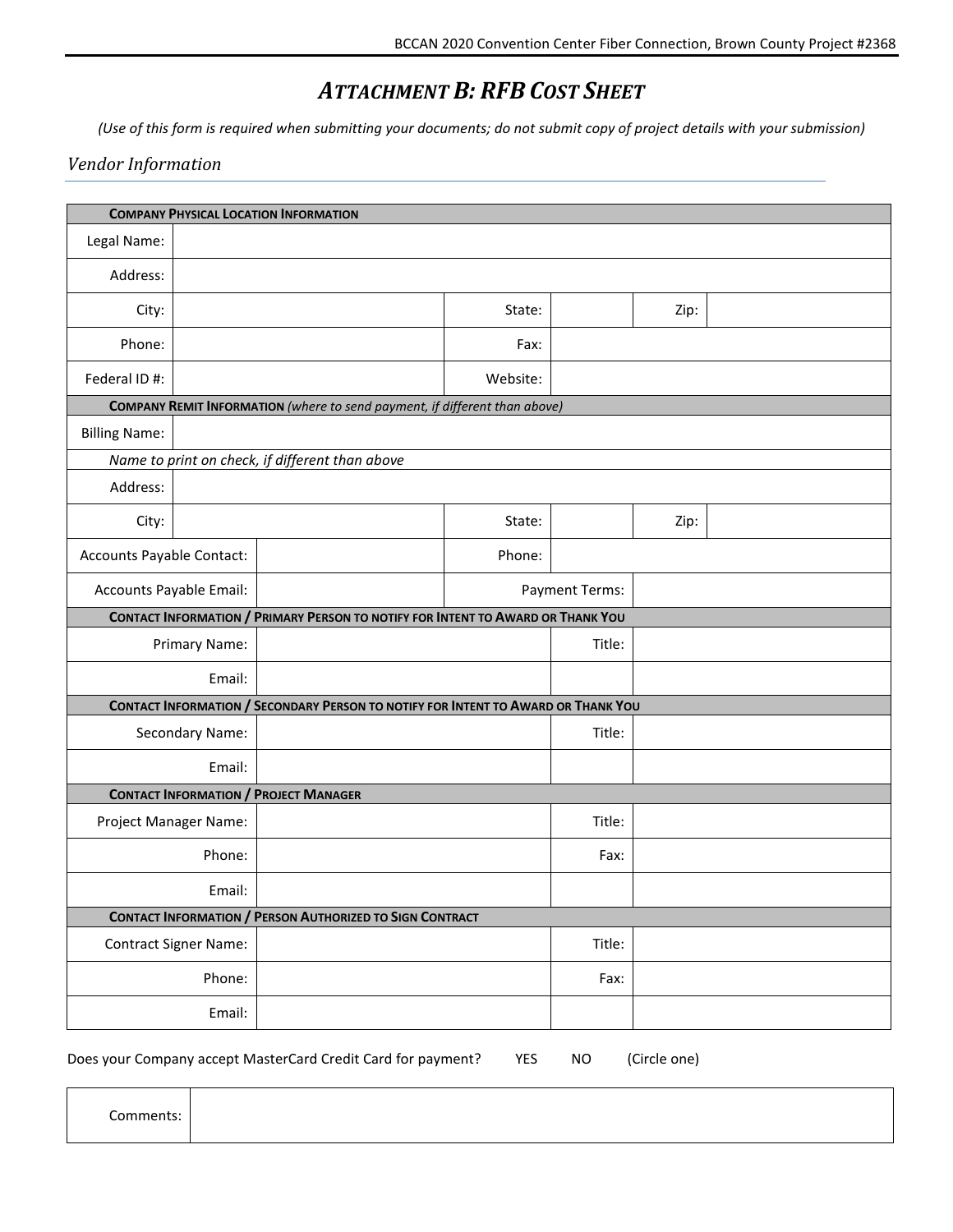Does your Company accept the Brown County Standard Contract? YES NO (Circle one)

| Comments: |  |  |
|-----------|--|--|
|-----------|--|--|

*RFB Pricing*

#### **BID 2368 (T5.02) Lump Sum:**

Provide costs for all labor, equipment and contractor provided materials to complete the project in strict accordance to the Specifications and/or Drawings.

| FOR THE SUM OF |  |  |
|----------------|--|--|
|                |  |  |
| Dollars (\$_   |  |  |

#### **BID 2368 (T5.03) Lump Sum:**

Provide costs for all labor, equipment and contractor provided materials to complete the project in strict accordance to the Specifications and/or Drawings.

#### FOR THE SUM OF

| Dollars (\$ |  |  |  |
|-------------|--|--|--|

#### **BID 2368 (T5.04) Lump Sum:**

Provide costs for all labor, equipment and contractor provided materials to complete the project in strict accordance to the Specifications and/or Drawings.

| FOR THE SUM OF |  |
|----------------|--|
| Dollars (\$_   |  |

#### **UNIT PRICING:**

The following information will be used to calculate changes to the project scope after bid award. Should the Contractor be asked to perform additional work under this Contract, or should changes be made to the design, newly negotiated prices will be calculated using these figures as a base. All materials provided under the Unit Pricing must be of the same manufacturer and part number as those used in the Base Bid.

#### **Underground Construction:**

| Directional Bore single 2" HDPE duct typical clay/sand ground conditions (include duct) | Per foot |
|-----------------------------------------------------------------------------------------|----------|
| Install 24x36x36 handhole with cover (include handhole and cover)                       | Each     |
| Install 36x48x36 handhole with split cover (include handhole and cover)                 | Each     |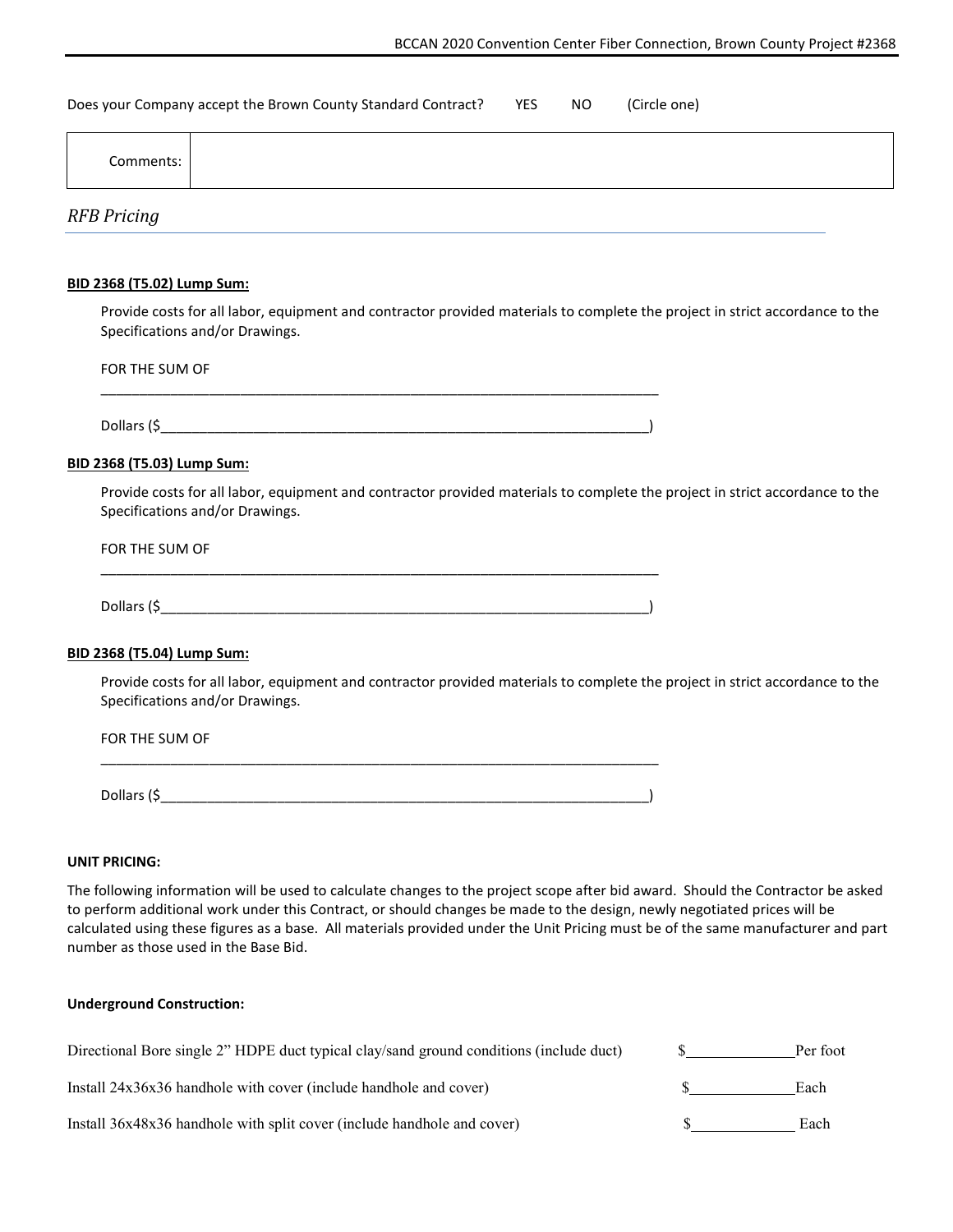| Install flush mount locate station and $5'x1/2''$ ground rod (include rod and station)                                                                                                  | Each     |
|-----------------------------------------------------------------------------------------------------------------------------------------------------------------------------------------|----------|
| Pull single cable, locate wire, and mule tape through empty 2" duct<br>(Include locate wire and mule tape)                                                                              | Per foot |
|                                                                                                                                                                                         |          |
| Rock/Cobble Bore Adder Units – These units are intended to be adders to the Contractor's base bid that represent the<br>additional cost per foot due when encountering rock conditions. |          |
| Directional Bore single 2" HDPE duct through Rock conditions (include duct)                                                                                                             | Per foot |

*\*All pricing is to be inclusive of all costs including travel and meals.*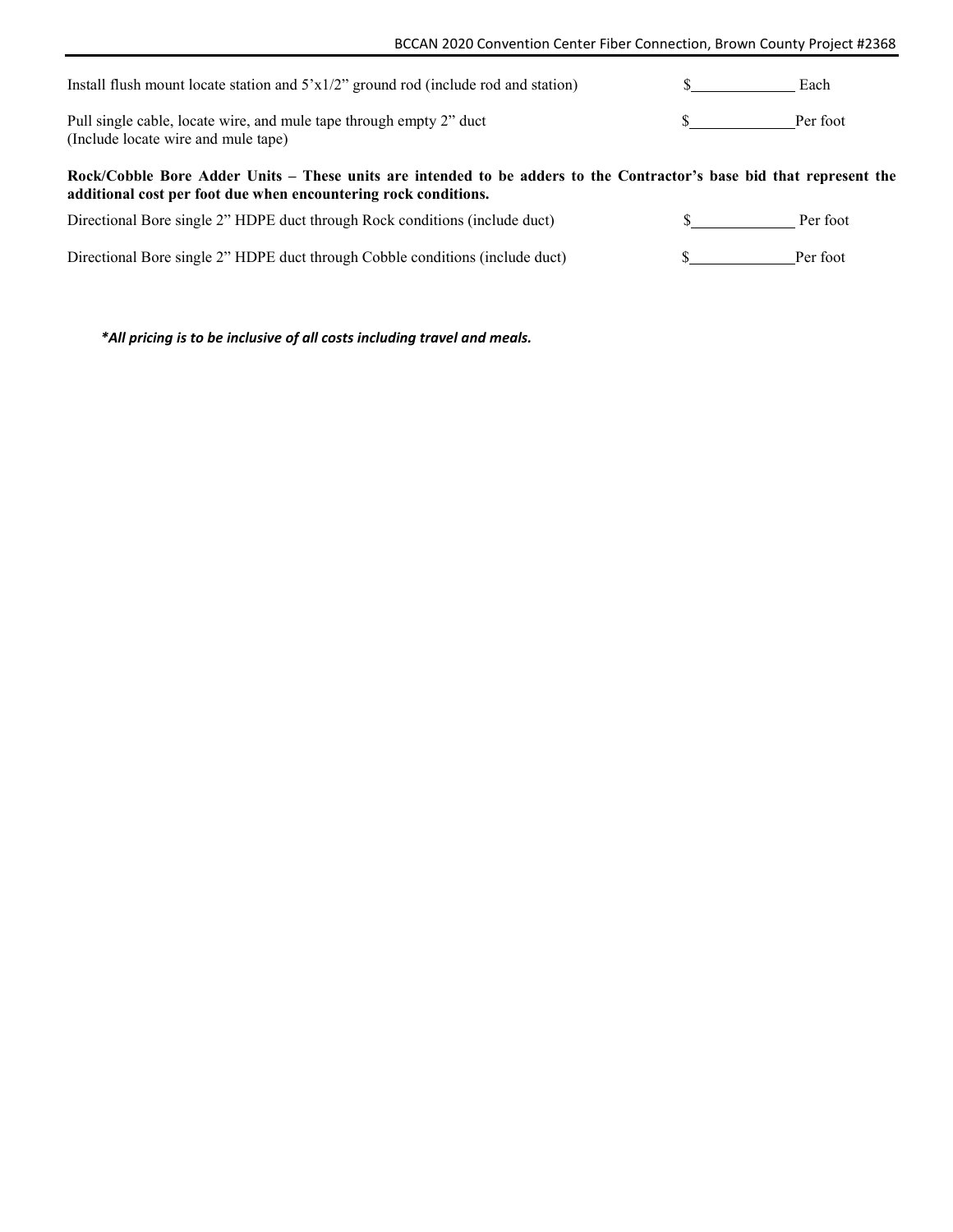## *ATTACHMENT C: RFB ADDENDUM ACKNOWLEDGEMENT*

<span id="page-11-0"></span>*(If Addendums exist for this project, please sign and date and send with your bid) Important: Failure to submit this form when addendums have been issued may result in the rejection of your bid*

The undersigned acknowledges receipt of the following addenda by checking the box(es) below:

|  |                                            |  | $1 \square$ $2 \square$ $3 \square$ $4 \square$ $5 \square$ $6 \square$ |  |
|--|--------------------------------------------|--|-------------------------------------------------------------------------|--|
|  | Additional Addenda should be written here: |  |                                                                         |  |
|  |                                            |  |                                                                         |  |
|  |                                            |  |                                                                         |  |
|  |                                            |  |                                                                         |  |
|  |                                            |  |                                                                         |  |

I have examined and carefully prepared the RFB/RFP/RFQ from the plans and specifications and have checked the same in detail before submitting the RFB/RFP/RFQ to Brown County. Attached is my list of subcontractors along with their respective trades-if applicable.

|               | The Undersigned agrees to the above statement: |
|---------------|------------------------------------------------|
|               |                                                |
| Printed Name: |                                                |
| Signature:    |                                                |
| Date:         |                                                |
|               |                                                |

If this RFB/RFP/RFQ is assigned a project number all vendors are responsible to check for addendums, published on the Onvia DemandStar website and our website at www.co.brown.wi.us, for this project prior to the due date.

If RFB/RFP/RFQ has already been submitted, vendor is required to acknowledge receipt of addendum via fax or e-mail prior to due date. New RFB/RFP/RFQ must be submitted by vendor if addendum affects costs.

Vendors that do not have Internet access are responsible for contacting our purchasing department at 920-448-4040 to ensure receipt of addendums issued.

RFBs/RFPs/RFQs that do not acknowledge addendums may be rejected.

All RFBs/RFPs/RFQs submitted will be sealed. Envelopes are to be clearly marked with required information. Sealed RFBs/RFPs/RFQs that are opened by mistake due to inadequate markings on the outside may be rejected and returned to the vendor.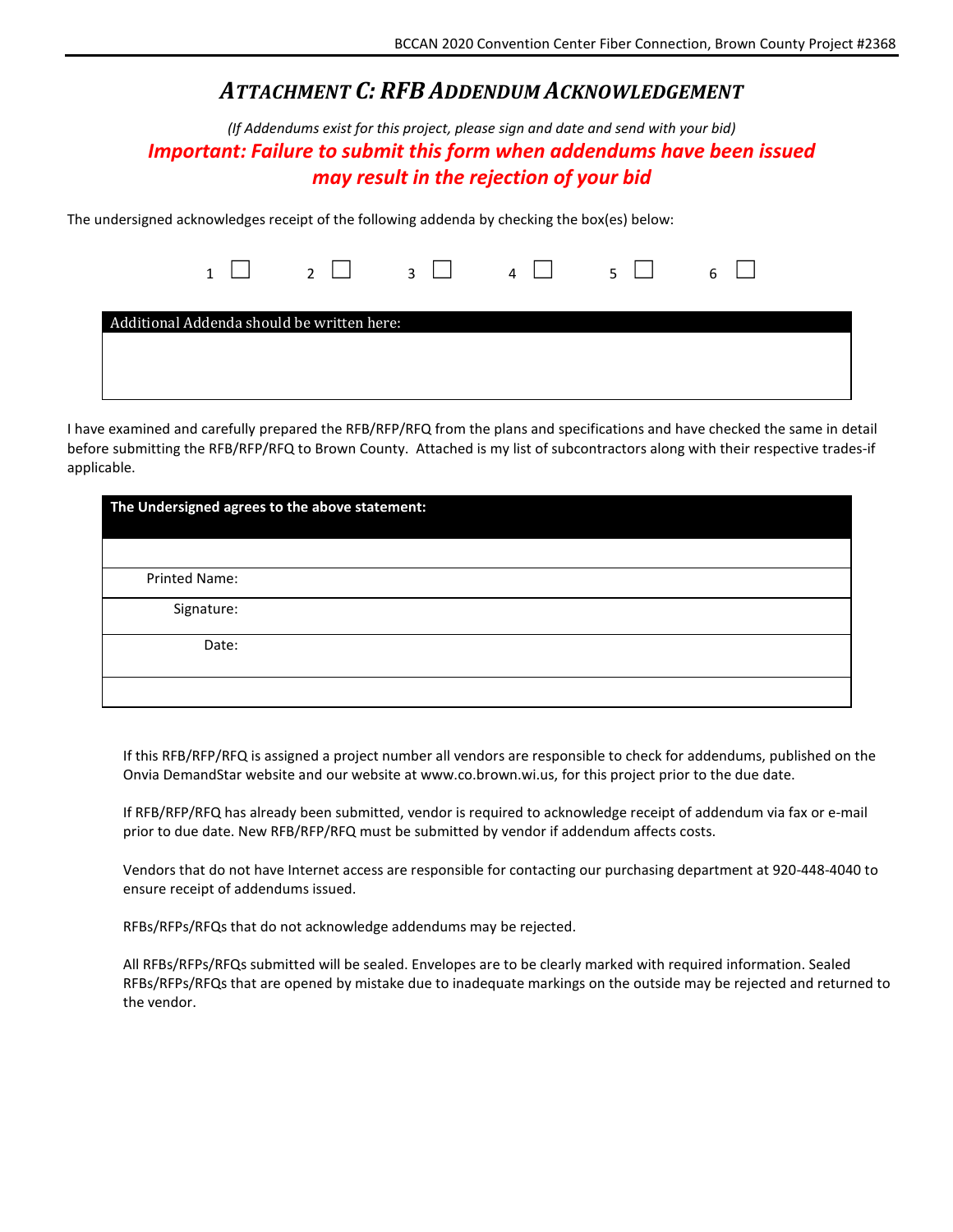## *ATTACHMENT D: RFB APPEALS*

*(This appeals attachment is for your information only, there is no need to sign or mail it back.)*

#### <span id="page-12-0"></span>To: Vendors

RE: Brown County Appeals Process

An appeal refers to a written request from a vendor for reconsideration of vendor selection on a RFB, RFP or RFQ

Appeals may be submitted for the following purchases:

- 1. the item is a public work project bid under Section 55.52 (29) and 66.29 of the Wisconsin Statutes, or
- 2. the item price or proceeds is \$5000 or more or the total order is \$10,000 or more, and
- 3. vendor selection was based on factual errors, or
- 4. the lowest price or highest proceeds vendor was not selected for RFQ or RFB, or
- 5. failure by the County or its agents to adhere to the County's policies and procedures or other legal requirements

Appeals shall be submitted in writing and should specify the factual error or policy, procedure or other legal requirement which has been violated. Vendor appeals are to be submitted to the Internal Auditor within 3 business days from the receipt of the rejection letter. Appeals not containing the necessary information or not filed on a timely basis shall be rejected by the Internal Auditor.

If the Internal Auditor determines that an appeal is valid, an appeals hearing shall be convened. A decision on all appeals will be rendered within 5 working days of the date upon which the request for appeal was received. All decisions of the Appeals Committee shall be final. Appeals Committee consists of three people: The Chairman of both the Executive and Administration Committees and the Internal Auditor.

|                   | Brown County Internal Auditor |  |
|-------------------|-------------------------------|--|
| <b>Submit To:</b> | 305 E. Walnut St. Rm 102      |  |
|                   | Green Bay, WI 54301           |  |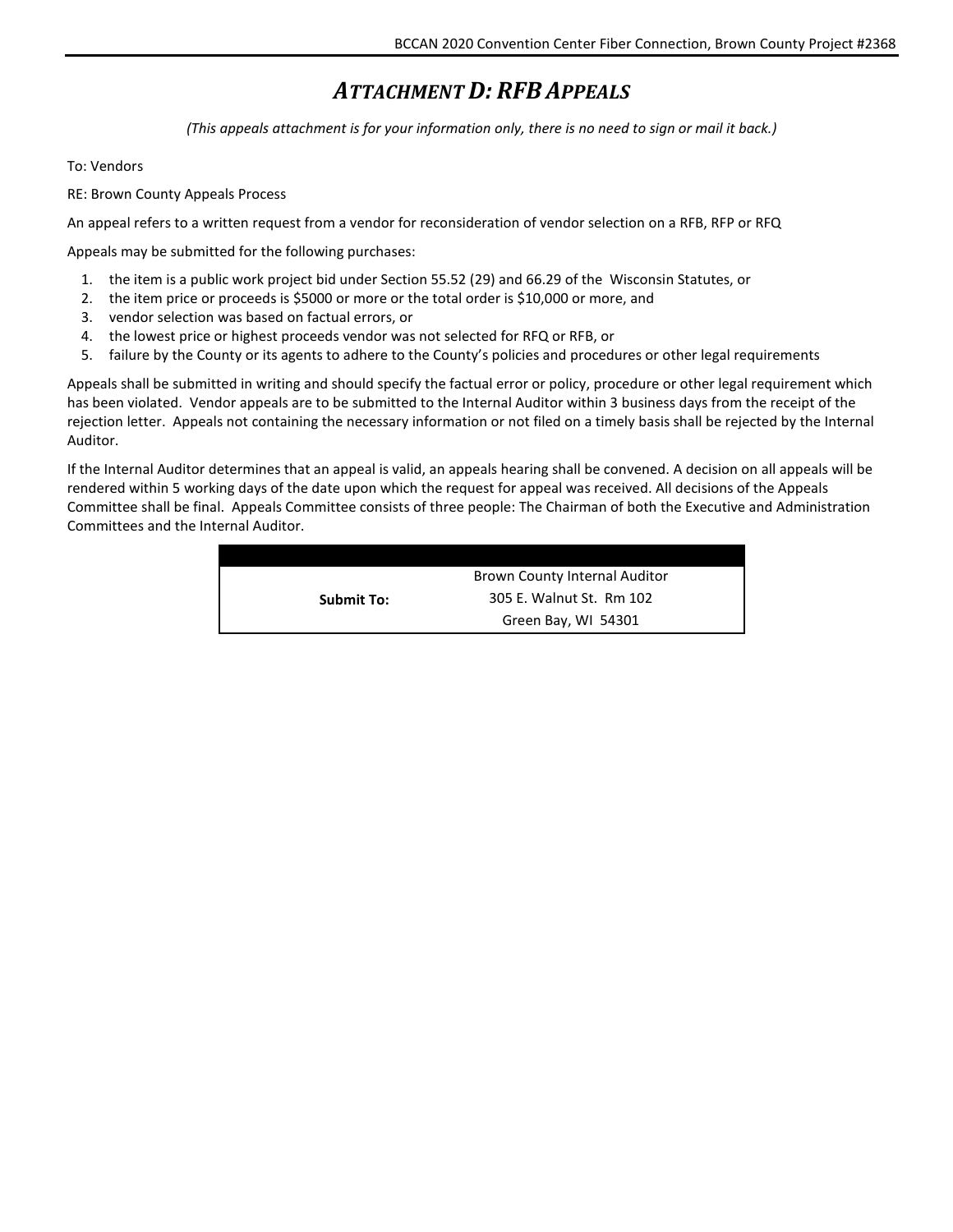## *ATTACHMENT E: CONTRACT INSURANCE REQUIREMENTS*

<span id="page-13-0"></span>*(Potential vendors are required to meet the following insurance requirements in order to be awarded a contract. There is no need to sign or mail it back.)*

**Awarded vendor is required to provide a certificate of insurance within three (3) business days of receiving the 'Intent to Award' notice. Certificates are required to be valid and provided annually to Brown County Administration, 305 E. Walnut Street, Green Bay, WI 54301 or EM at [BC\\_administration\\_purchasing@co.brown.wi.us](mailto:BC_administration_purchasing@co.brown.wi.us) throughout the contract term.**

#### 1. **Hold Harmless**

Vendor hereby agrees to release, indemnify, defend and hold harmless Brown County, their officials, officers, employees and agents from and against all judgments, damages, penalties, losses, costs, claims, expenses, suits, demands, debts, actions and/or causes of action of any type or nature whatsoever, including actual and reasonable attorney fees, which may be sustained or to which they may be exposed, directly or indirectly, by reason of personal injury, death, property damage, or other liability, alleged or proven, resulting from or arising out of the performance under this agreement by vendor, its officers, officials, employees, agent or assigns. Brown County does not waive, and specifically reserves, it's right to assert any and all affirmative defenses and limitations of liability as specifically set forth in Wisconsin Statutes, Chapter 893 and related statutes.

#### 2. **Insurance Requirements**

Vendor, Contractor, Tenant, Provider, Organization or other (will be referred as Outside Contractor) shall provide and maintain at its own expense during the term of their agreement, the following insurance policies covering its operations hereunder are minimum requirements. Such insurance shall be provided on a primary basis by insurer(s) financially solvent and authorized to conduct business in the State of Wisconsin.

The Outside Contractor shall not commence work under this contract until all insurance required under this paragraph is obtained and such insurance has been approved by a County representative, nor shall any Outside Contractor allow subcontractors to commence work on their subcontract until all similar insurance requirements have been obtained and approved by a County representative. Notwithstanding any provisions of this section, and for purposes of this agreement, contractor acknowledges that its potential liability is not limited to the amounts of insurance coverage it maintains or to the limits required herein.

#### **Comprehensive General Liability (Occurrence Form)**

Products and Completed Operations Personal Injury and Advertising Liability Independent Contractors / Protective Limits of Insurance \$1,000,000 per occurrence

\$1,000,000 aggregate

#### **Business Automobile Liability : Covering all owned, hired, and non-owned vehicles**

Limits of Insurance  $$1,000,000$  per occurrence for bodily injury and property damage

#### **Excess / Umbrella Liability**

Limits of Insurance \$1,000,000 per occurrence

#### **Worker's Compensation Insurance and Employers Liability** State Statutory Workers' Compensation Limits

Employer Liability  $$100,000$  each accident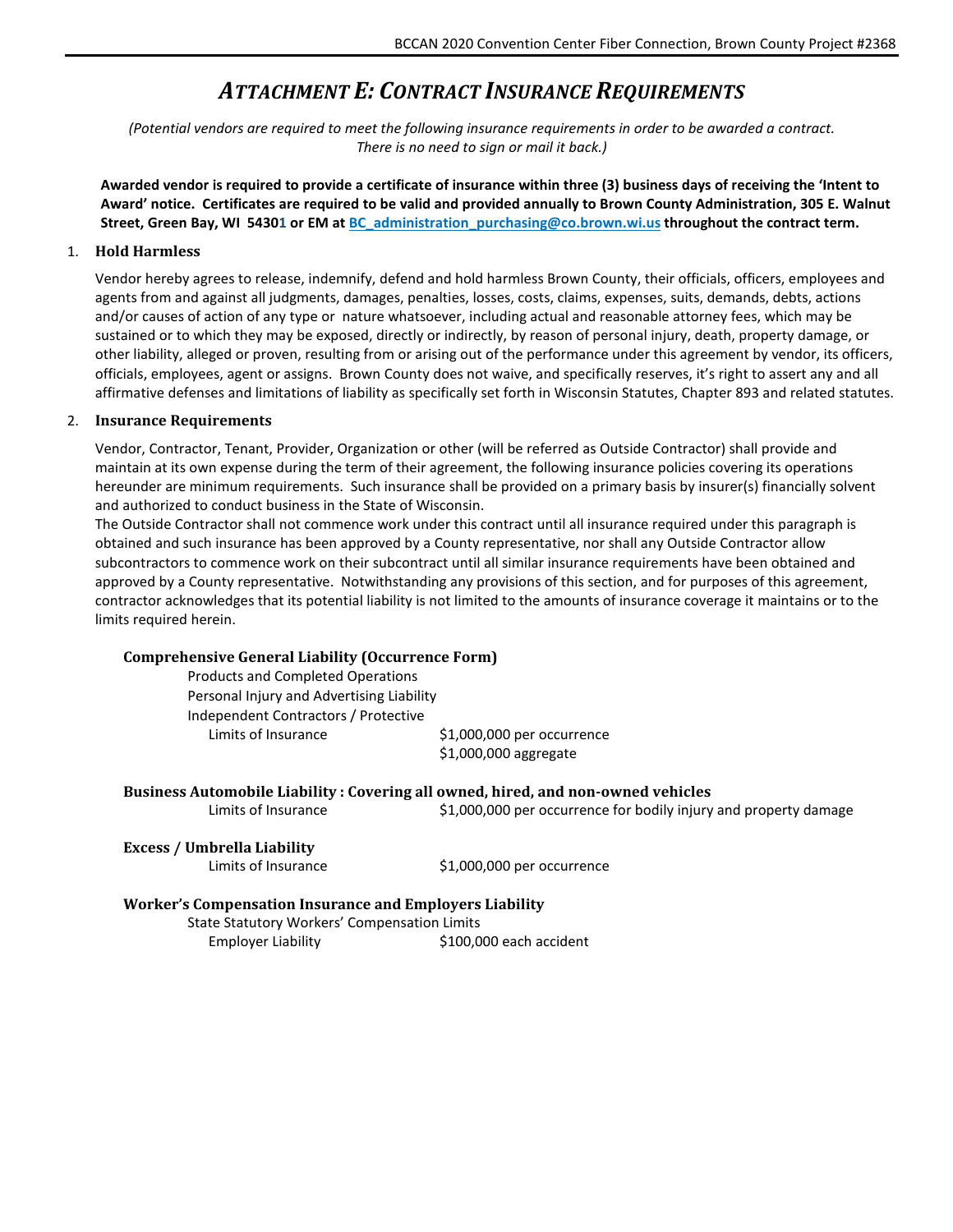### 3. **Additional Insured**

The Outside Contractor agrees that all liability policies other than professional liability shall name Brown County as additional insured with respects to: liability arising out of activities performed by or on behalf of the vendor/contractor; products and completed operations of vendor/contractor; premises owned, occupied or used by vendor; or automobiles owned, leased, hired or borrowed by vendor. The coverage shall contain no special limitations on the scope of protection to the County.

#### 4. **Adjustment to Insurance Coverage**

The limits of liability as set forth herein shall be periodically reviewed and adjustments made so as to provide insurance coverage in keeping with increases in the Consumer Price Index and what is deemed to be prudent and reasonable by the County or its representatives. In the event that the County determines that the limits need to be adjusted at some time after the initial term of the contract, the County shall give notice to the contractor in writing of the new limits and the Contractor shall make such adjustments to its insurance coverage within 60 day of such notice.

#### 5. **Subcontractor**

Subcontractors of the Outside Contractor shall also be in compliance with these requirements, including but not limited to, the submittal of a Certificate of Insurance that meet the same requirement outlined for the Outside Contractor.

#### 6. **Waiver of Subrogation**

Insurers shall waive all subrogation rights against Brown County on all policies required under this requirement.

#### 7. **Certificate of Insurance**

The Certificate of Insurance must include:

- 1. *Additional Insured:* Named as Brown County
- 2. *Cancellation:* Shall include a provision prohibiting cancellation of said policies except upon 30 days prior written notice to the County to include non-renewal, or material change in coverage.
- 3. *Project Information:* Shall include reference to the contract name and / or RFB number in the description section of the certificate.
- 4. *Receipt of Certificate:* A valid Certificate shall be issued to "Brown County" prior to commencement of work and meeting the requirements listed to avoid any interruption of normal business services and transactions.
- 5. *Signature(s):* Shall be issued by companies licensed to do business in the State of Wisconsin or signed by an agent of the State of Wisconsin. Certificates must also bear the signature of the insurer's authorized representative.

**The certificate of insurance will be delivered to Brown County prior to the execution of the contract, to the below listed department and address.** Brown County Department of Administration **305 E Walnut Street Green Bay, WI 54305-23600**

#### 8. **Questions**

If any of the insurance requirements cannot be met, please contact the Brown County Risk Manager at (920) 448-6298 to explain what coverage's you are unable to obtain on your policy. Please provide information on what contracts you are bidding on or currently hired to work on.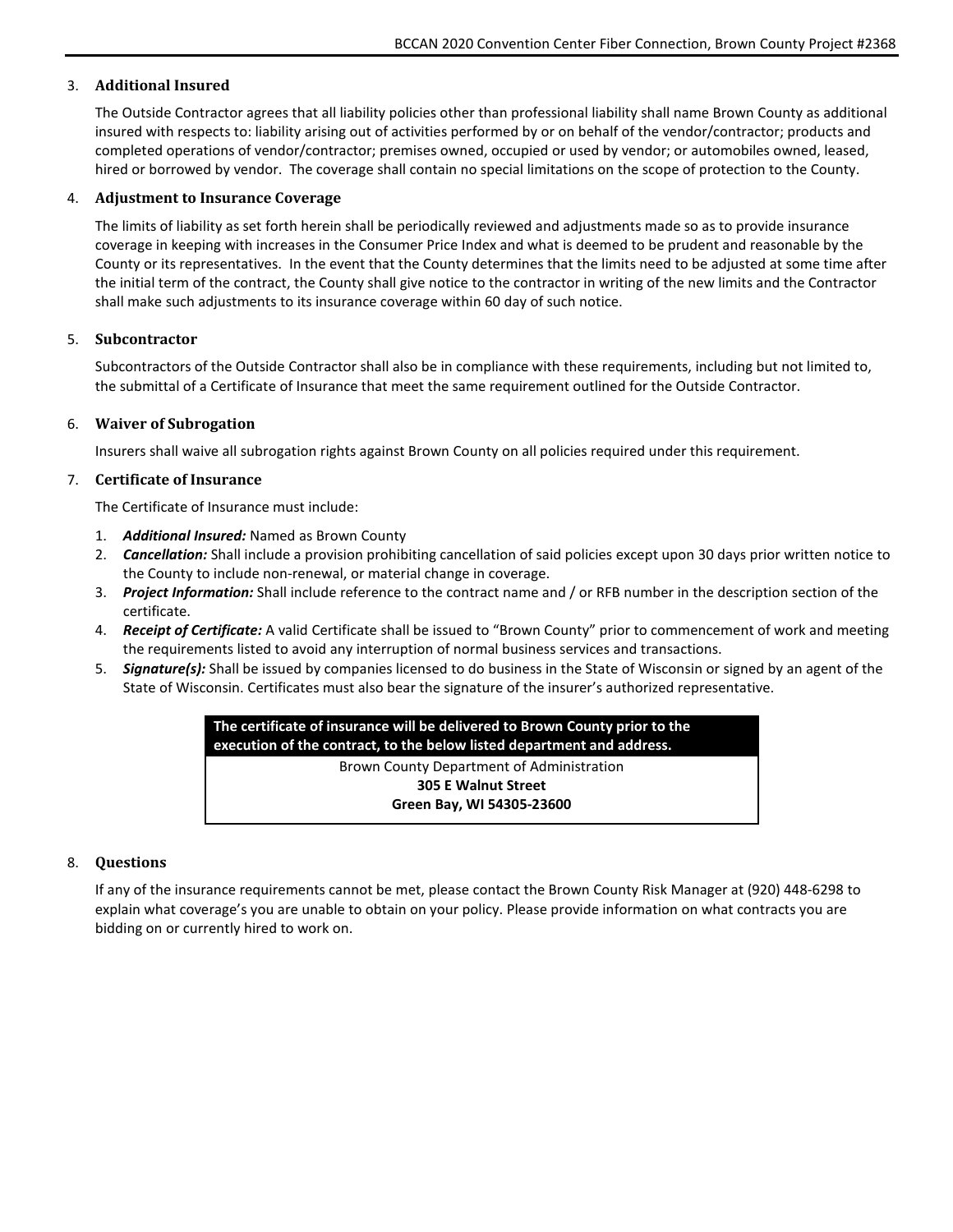## *ATTACHMENT F: BIDDER'S CERTIFICATE*

## **BIDDER'S CERTIFICATE (Submit with Bid) Per Wis. Stat. Sec. 66.0901(7)**

<span id="page-15-0"></span>This Bidder's Certificate form must be completed by the contractor submitting a bid/proposal, and must be sworn to, notarized and timely returned to Brown County, as directed in the Request for Bids.

## **Statement of Bidder:**

I hereby incorporate this sworn Bidder's Certificate into my bid/proposal, and hereby make this Bidder's Certificate part of my bid/proposal.

I affirmatively state that I, or an authorized representative of mine, have/has examined and carefully prepared the bid/proposal submitted from the plans and specifications provided, and have checked the same in detail before submitting the bid/proposal to the County of Brown. I have also included the names of subcontractors I propose to contract with and the class of work to be performed by each elsewhere in my bid/proposal.

|                         | State of WI                              |
|-------------------------|------------------------------------------|
|                         |                                          |
|                         | County of:                               |
|                         |                                          |
| Printed Name of Signor  |                                          |
|                         | Signed and Sworn to Before Me on (Date): |
|                         |                                          |
| Signature of Signor     |                                          |
|                         | By (Printed Name):                       |
|                         |                                          |
| Date Signed             |                                          |
|                         | Notary's Signature:                      |
|                         |                                          |
| Title of Signor         |                                          |
|                         | Notary's Expiration Date:                |
|                         |                                          |
| Phone of Signor         | Notary's Seal:                           |
|                         |                                          |
| Email Address of Signor |                                          |
|                         |                                          |
|                         |                                          |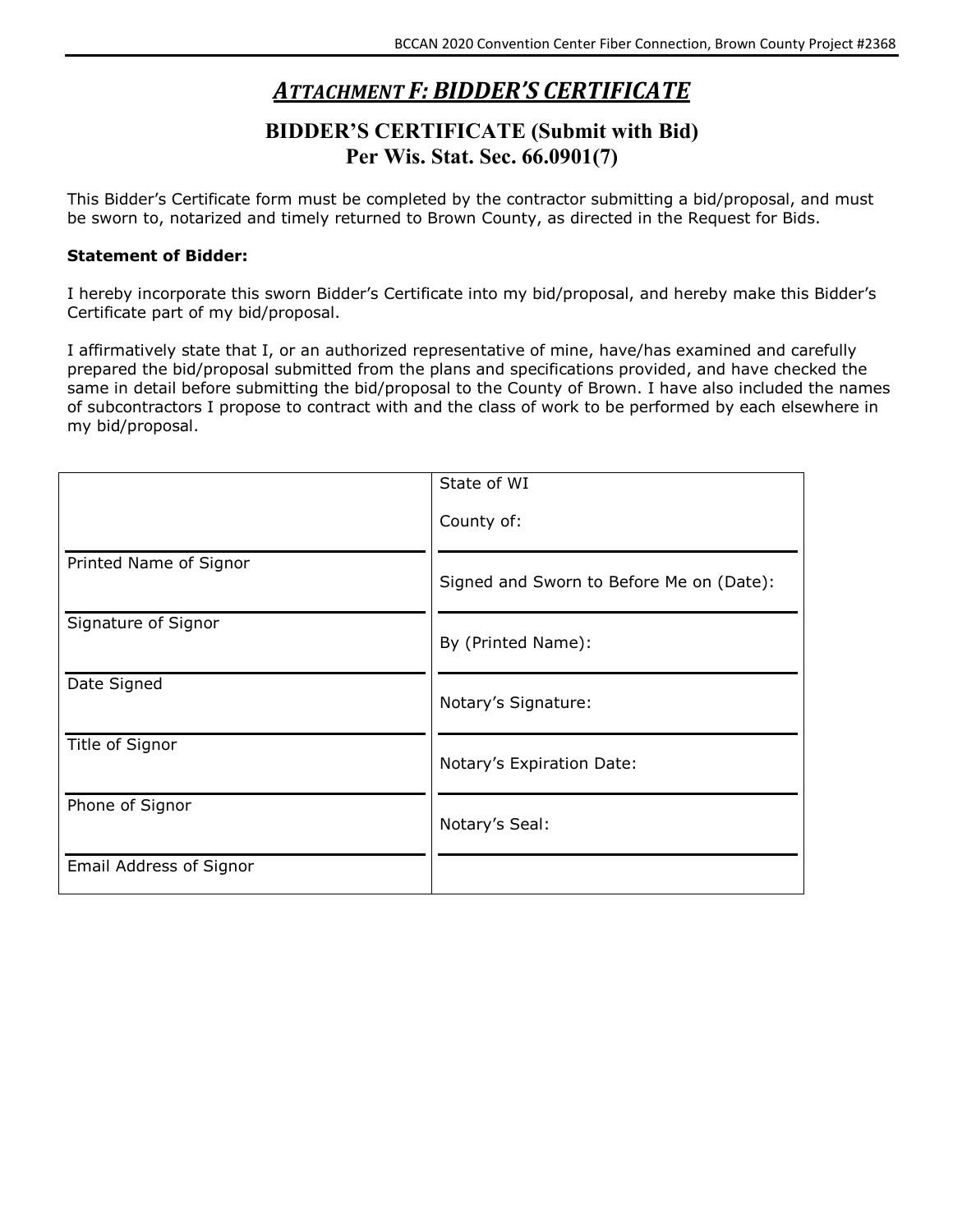## *ATTACHMENT G: BIDDER'S PROOF OF RESPONSIBILITY*

## <span id="page-16-0"></span>**BIDDER'S PROOF OF RESPONSIBILITY Per Wis. Stat. Sec. 66.0901(2) and Per Brown County Code Sec. 3.01(5)**

This Bidder's Proof of Responsibility form must be completed by the contractor submitting a bid, and must be notarized and timely received by Brown County as directed in the Request for Bids. **This form must be received by Brown County not less than 5 days prior to the time set for the opening of bids.**

Definitions. The following definitions apply below:

"Contractor" means a person, corporation, partnership or any other business entity that performs work on a public works contract as a general contractor, prime contractor or subcontractor at any tier.

"Registered Apprenticeship Program" means an apprenticeship program that is currently registered with either a State or Federal governmental entity and that has a graduated apprentices to journeyperson job classification system process as well as a bonafide training program.

"Public Works Contract" includes any contract for the construction, repair, remodeling or improvement of any public work, building, or furnishing of supplies or material of any kind where the estimated cost of such work will exceed \$25,000.

Responsible Bidder Questions for Contractor to Evidence Proof of Responsibility (circle either "**Yes**" or "**No**" after each question, and in addition you may submit a separate sheet if you wish to provide more descriptive responses).

1. Does the contractor maintain a permanent place of business?

## **Yes or No**

2. Is the contractor authorized to do business in the State of Wisconsin?

## **Yes or No**

3. Has the contractor, agent, partner, employee and/or officer of the contractor, been debarred, suspended, or declared ineligible from contracting with any unit of federal, state or local government?

### **Yes or No**

4. Is the contractor in compliance with the provisions of Section 2000e of Chapter 21, Title 42 of the United States Code, and Federal Executive Order No. 11246, as amended by Executive Order No. 11375 (known as the Equal Opportunity Employer provisions)?

## **Yes or No**

- 5. Does the contractor have adequate and appropriate:
- a) General liability insurance;

## **Yes or No**

b) Automobile insurance, except when a licensed motor vehicle is not used in the performance of the contract; and

### **Yes or No**

c) Workers' compensation and unemployment insurance, except when the contractor does not have employees?

### **Yes or No**

6. Has the contractor complied with all provisions of any prevailing wage laws and federal Davis-Bacon related Acts, and the rules and regulations therein, for projects undertaken by the contractor that are covered by these laws, for the past five (5) years?

### **Yes or No**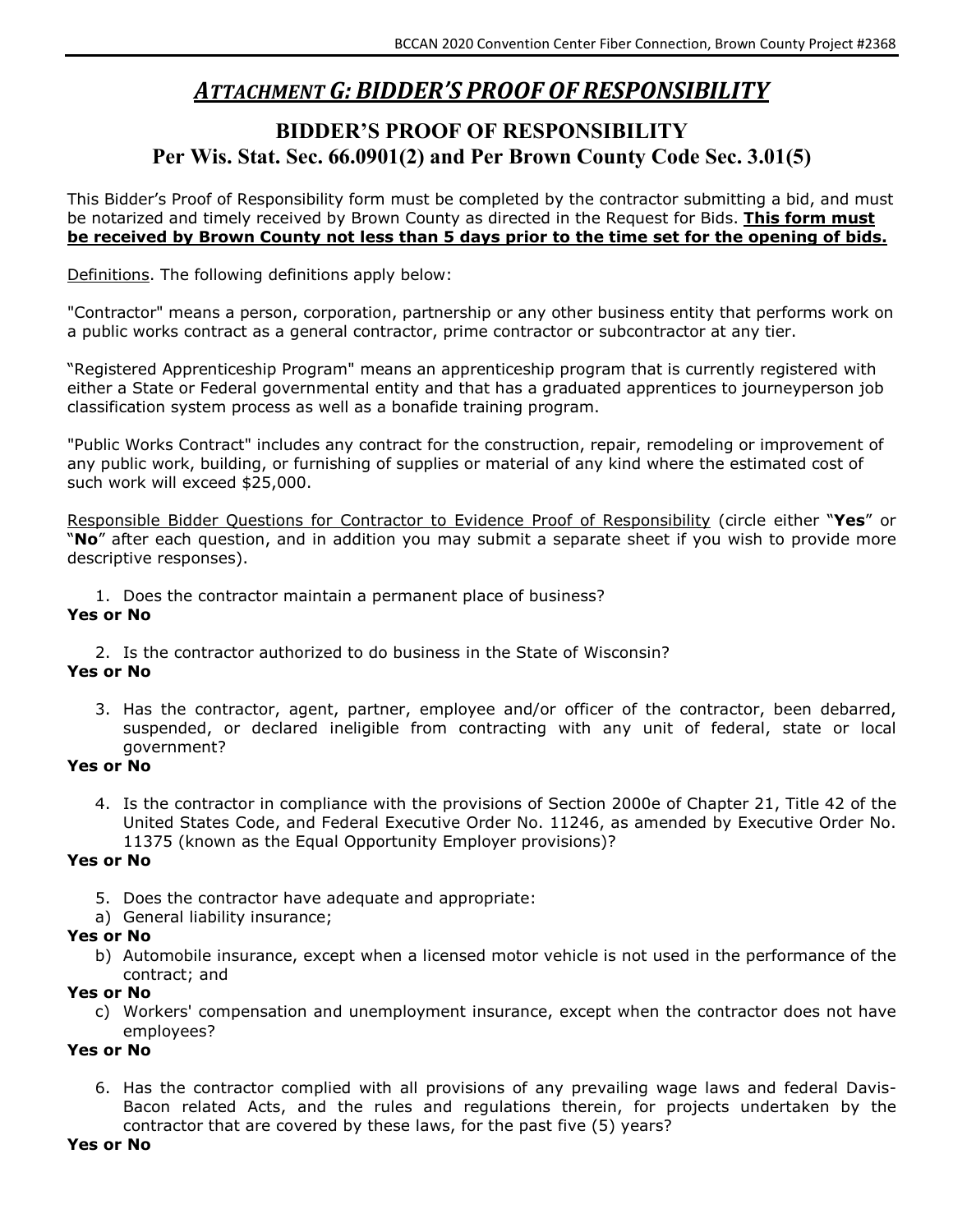7. The Brown County Purchasing Department is **NOT** requiring in this Request for Bids that in order to be considered a responsible bidder, the contractor must participate in a Registered Apprenticeship Program;

### **No Answer Required**

8. Does the contractor have a written substance abuse prevention program meeting the requirements of Wisconsin Statutes Section l03.503?

### **Yes or No**

9. Are the employees who will perform work on the project for the contractor properly classified as employees or independent contractors under all applicable laws;

### **Yes or No**

10. Has the contractor been the subject of any order or judgment from any state or federal agency or court concerning an employment practice?

### **Yes or No**

**If you answered "Yes" directly above, then the contractor must provide copies of** the investigation, order or judgment for the county to consider as a factor in determining whether the contractor is a responsible bidder. The contractor may be disqualified for failing to provide said documentation.

11.Are the contractor's employees who will perform work on the project covered under a current workers' compensation policy and properly classified under such policy?

### **Yes or No**

12. Is the contractor in compliance with all laws regarding health insurance coverage for employees? **Yes or No**

13. Does the contractor possess all applicable professional and trade licenses required for performing the public works?

### **Yes or No**

14. Does the contractor have adequate financial resources to complete the public works contract, and to complete all other work the bidder is presently under contract to complete?

### **Yes or No**

15. Is the contractor bondable for the terms of the proposed public works contract?

## **Yes or No**

16. The Brown County Purchasing Department is **NOT** requiring in this Request for Bids that in order to be considered a responsible bidder, the contractor must have a record of satisfactorily completing a specific number of projects of similar size and complexity within the last specific number of years.

## **No Answer Required**

17. Does the contractor have a history of satisfactorily completing projects?

## **Yes or No**

Criteria which will be considered in determining whether the contractor is a responsible bidder regarding satisfactorily completing projects may include, but are not limited to, whether the contractor has an acceptable past history of: a) completing contracts in accordance with drawings and specifications; b) diligently performing work and completing contracts in accordance with established time schedules, including any granted extensions of time; and c) fulfilling guarantee requirements of the contract documents.

18. Does the contractor have, and diligently maintain, a written safety program? **Yes or No**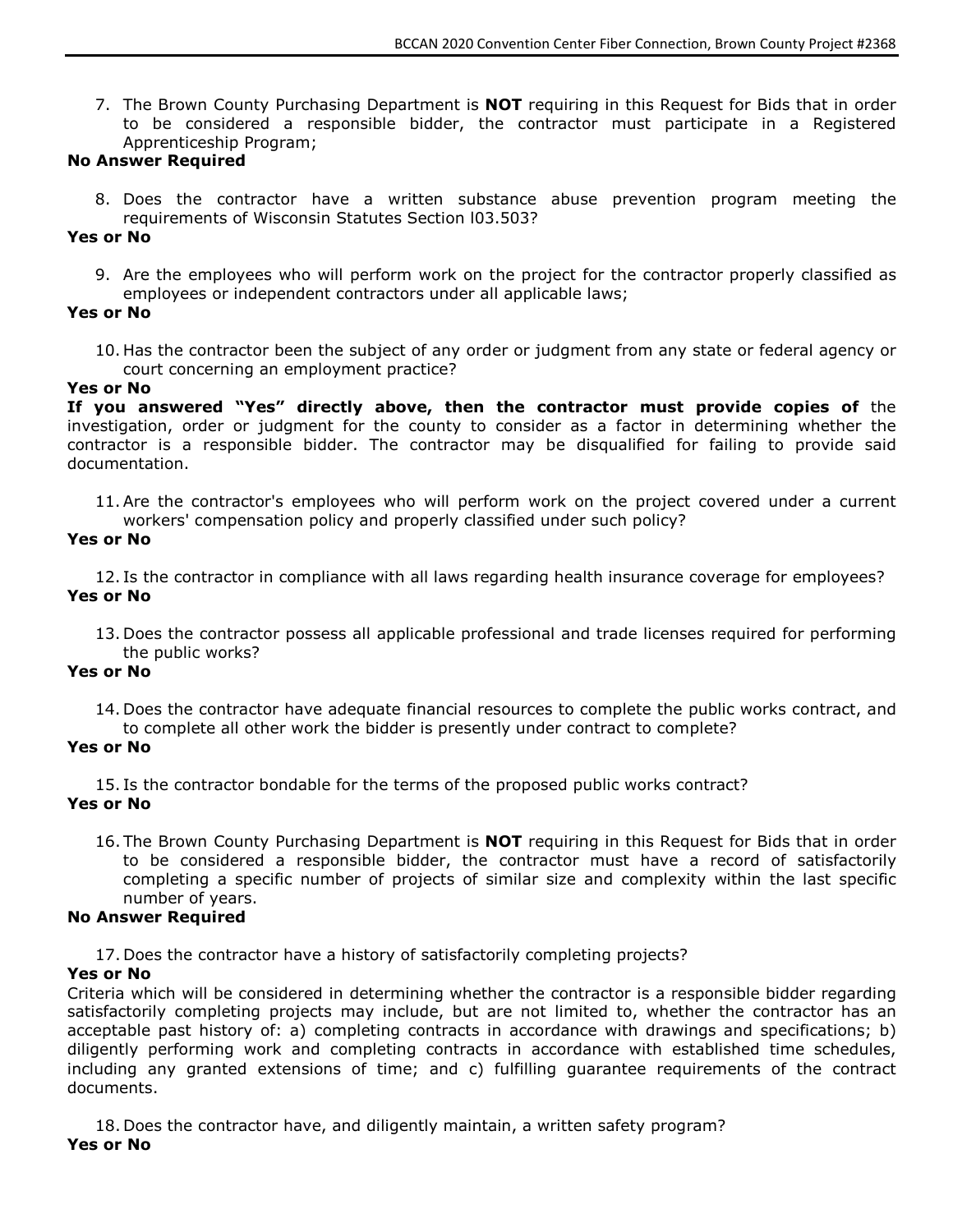No Restriction on Discretion. If information is discovered or comes into the possession of the county or a county department, official and/or employee responsible for awarding the public works contract, and if such information calls into question the contractor's abilities or competence to faithfully and responsibly comply with the terms of a public works contract and is considered to be both credible and verifiable, then that information shall be considered in determining whether the contractor is a responsible bidder.

**By signing below, I affirm under oath that I have authority to complete this form on behalf of contractor, the information provided in this Bidder's Certificate of Responsibility is true, accurate and complete, and that my signature on this Bidder's Certificate of Responsibility was sworn to before an officer authorized by law to administer oaths. I understand that in order to be considered a responsible bidder, this form must be received by Brown County, as indicated in the Request for Bids, not less than 5 days prior to the time set for the opening of bids.**

|                         | State of WI                              |
|-------------------------|------------------------------------------|
|                         | County of:                               |
| Printed Name of Signor  | Signed and Sworn to Before Me on (Date): |
| Signature of Signor     | By (Printed Name):                       |
| Date Signed             | Notary's Signature:                      |
| Title of Signor         | Notary's Expiration Date:                |
| Phone of Signor         | Notary's Seal:                           |
| Email Address of Signor |                                          |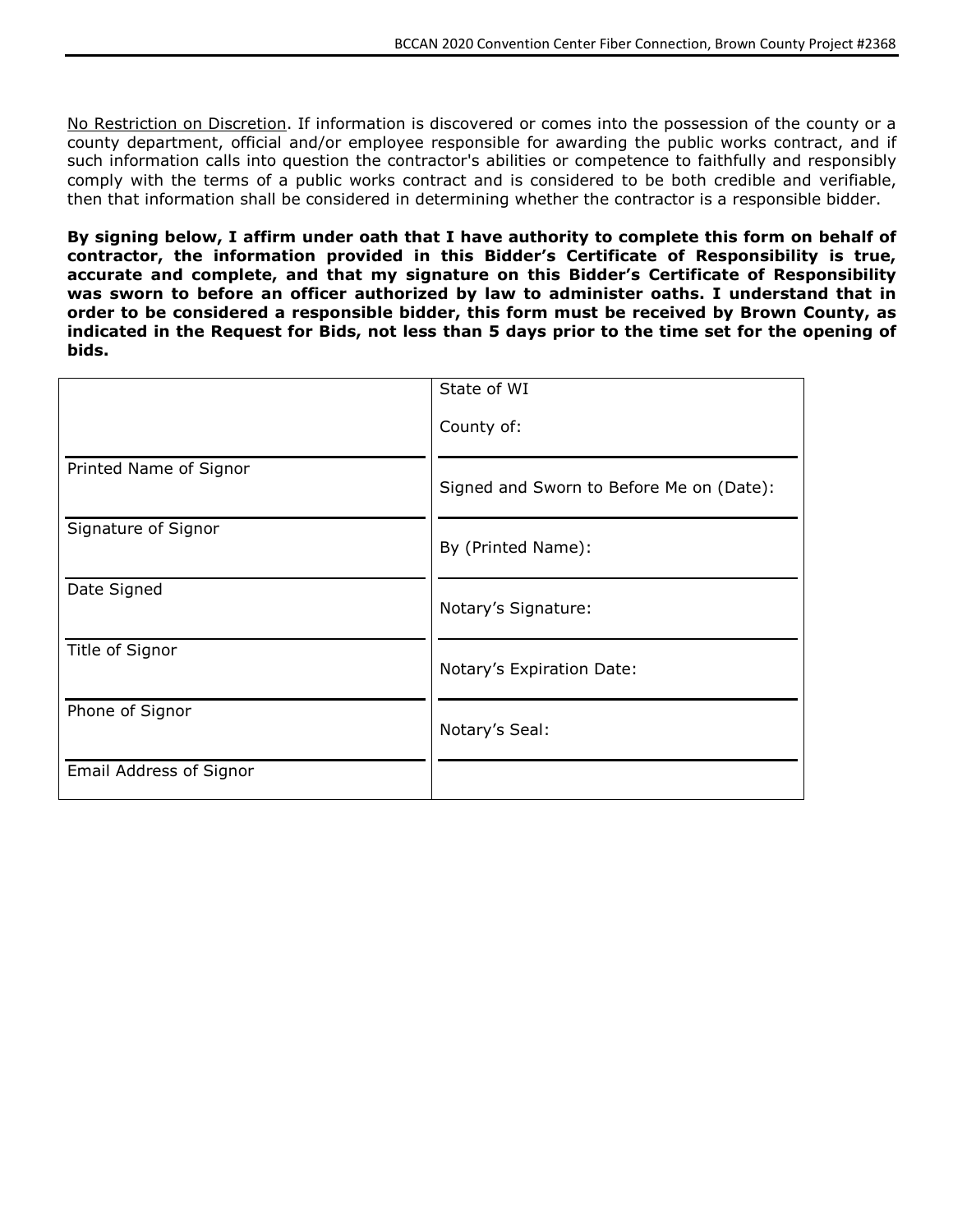## *ATTACHMENT H: NON-PROFESSIONAL STANDARD CONTRACT TEMPLATE*

<span id="page-19-0"></span>*(This document is provided as a template to potential vendors as a requirement that this document is to be used to contract with the awarded vendor. There is no need to sign or mail it back at this time.)*



## *BROWN COUNTY NON-PROFESSIONAL*

## *STANDARD CONTRACT*

All posted project details and addendums shall be considered to be part of this contract.

| Project #: $ 2368 $ |                                                                             |
|---------------------|-----------------------------------------------------------------------------|
|                     | <b>Service Description:</b>   BCCAN 2020 Convention Center Fiber Connection |
|                     | <b>Time of Performance:</b>   Substantial Completion by Date: June 30, 2020 |
|                     | <b>Total Amount of Contract:</b>   Maximum Compensation not to Exceed: \$00 |

The parties to this CONTRACT are *Vendor Name.* (Hereinafter referred to as the "CONTRACTOR"), and Brown County of the State of Wisconsin (hereinafter referred to as the "COUNTY").

Please mail all invoices to the below address and reference Project number and/or Purchase Order number:

| Performance, schedules and invoices will be         | Contact:                            | approved by the following Brown County Kevin Raye/Project Manager |
|-----------------------------------------------------|-------------------------------------|-------------------------------------------------------------------|
| <b>Brown County Department:</b> Technology Services |                                     |                                                                   |
| <b>Address:</b> 111 N. Jefferson St.                |                                     |                                                                   |
| City, State Zip: Green Bay, WI 54301                |                                     |                                                                   |
| <b>Phone:</b>                                       | (920) 448-4338                      |                                                                   |
| Email:                                              | <u>kevin.raye@browncountywi.gov</u> |                                                                   |

Work shall commence in accordance with the terms and conditions of this Contract after the CONTRACTOR has executed the Contract, and (a) has been notified in writing to commence the Performance of Services, or (b) has received from the COUNTY an original of the Contract that is complete and fully executed.

In reliance on the CONTRACTOR'S representations as being capable, experienced and qualified to undertake and personally perform those services as are required in accomplishing the fulfillment of the obligations under the terms and conditions of this Contract, the COUNTY agrees to engage the CONTRACTOR as an independent contractor and not as an employee of the COUNTY to perform those services, all in accordance with the terms and conditions of this Contract.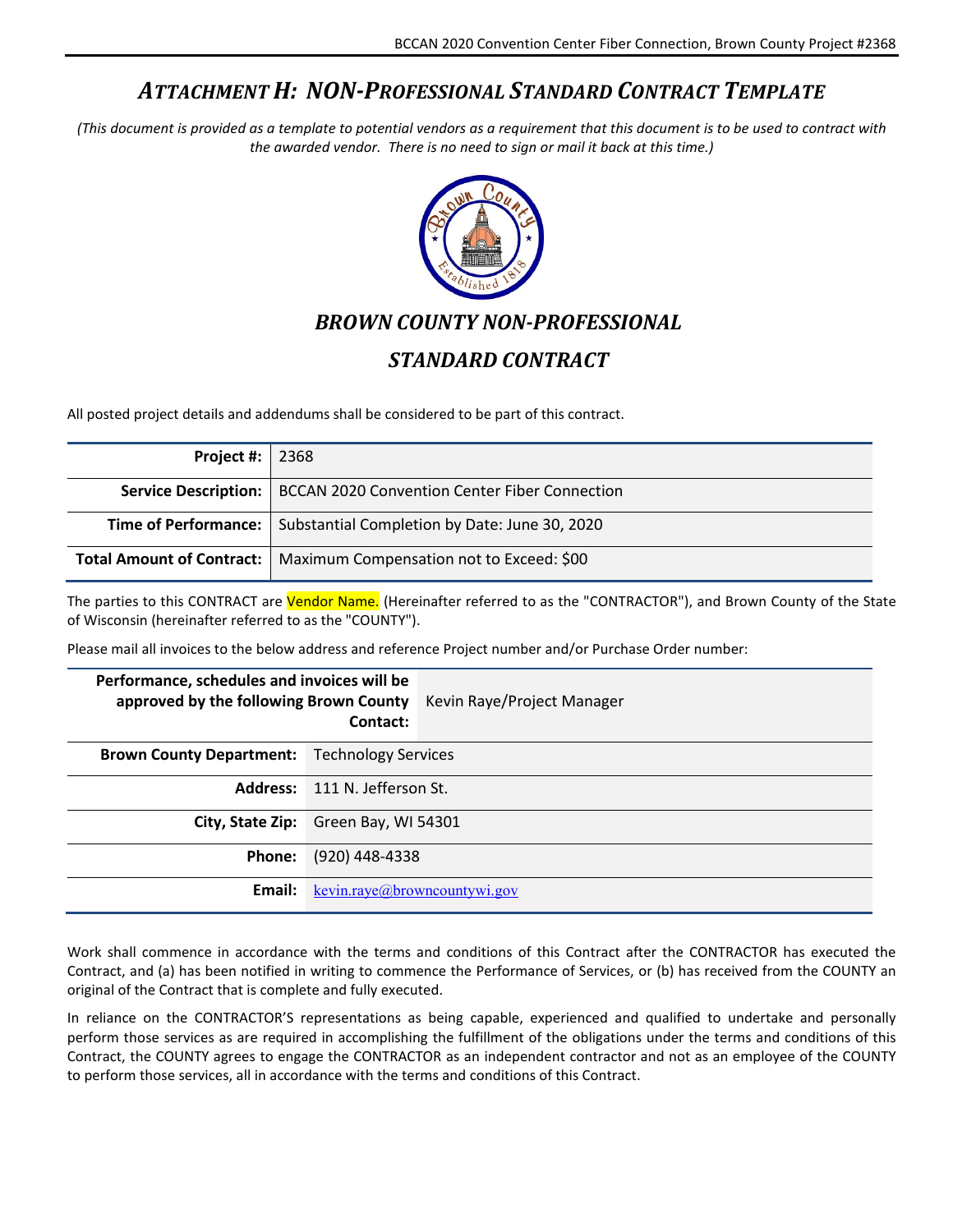- **1. REQUIREMENTS:** The CONTRACTOR is required to**:**
	- **A.** Do, perform, and carry out in a satisfactory, timely, and proper manner the services delineated in this Contract.
	- **B.** Comply with requirements listed with respect to reporting on progress of the services, additional approvals required, and other matters relating to the performance of the services.
	- **C.** Comply with time schedules and payment terms.
- **2. SCOPE OF SERVICES:** CONTRACTOR and its subcontractors agree to fulfill all obligations described in the County's Project, along with any addenda. Reference the Brown County project for project details, to include project specifications and attachments.

The contract amount includes all services, deliverables, and reimbursable expenses. Additional reimbursable fees will not be accepted without proper approval and change order submission.

**3. SPECIFIC CONDITIONS OF PAYMENT:** Payment is due after completion and acceptance of the project by Brown County. Payment will be made within thirty (30) days after receipt of a properly documented invoice to the address below:

| <b>Payment Terms:</b>           | <b>Net 30</b> |
|---------------------------------|---------------|
| <b>Check Payable To:</b>        |               |
| <b>Invoice Mailing Address:</b> |               |
| City, State Zip                 |               |
| <b>Invoice Email Address:</b>   |               |
| <b>Invoice Phone Number:</b>    |               |
| <b>Federal Tax ID#:</b>         |               |

Payments are to be released in accordance in accordance to any applicable schedules and only if project completion is satisfactory.

#### **4. REPORTS:**

- **A.** The CONTRACTOR agrees to timely submission of reports as may be required by the COUNTY.
- **B.** All reports, studies, analyses, memoranda and related data and material developed during the performance of this Contract shall be submitted to and be the exclusive property of the COUNTY, which shall have the right to use them for any purpose without any further compensation to the CONTRACTOR. All of the documents and materials prepared or assembled by the CONTRACTOR under this Contract will not be made available to any individual, agency, public body or organization other than the COUNTY.
- **C.** The documents and materials prepared in whole or in part under this Contract shall not be made the subject of any report, book, writing or oral dissertation by the CONTRACTOR. If this Contract is terminated, all finished or unfinished documents or materials prepared under this Contract shall be immediately transmitted to the COUNTY upon termination.
- **5. TIME OF PERFORMANCE:** The services to be performed under this Contract are to be undertaken and completed in such sequence as to assure expeditious completion in light of the purpose of this Contract, but in any event all of the services required hereunder shall be completed as indicated on Page 1 under "Time of Performance," which is the termination date of this Contract. In addition to all other remedies available to the COUNTY, should the Contract not be completed as required, the CONTRACTOR shall continue to be obligated thereafter to fulfill CONTRACTOR'S responsibility to complete the services and to execute any necessary amendments to this CONTRACT.

#### **6. CONDITIONS OF PERFORMANCE AND COMPENSATION:**

**A. Performance -** The CONTRACTOR agrees that its work shall be completed in a workmanlike manner and shall conform to such recognized high professional standards as are prevalent in this field of endeavor and like services in a similar locality.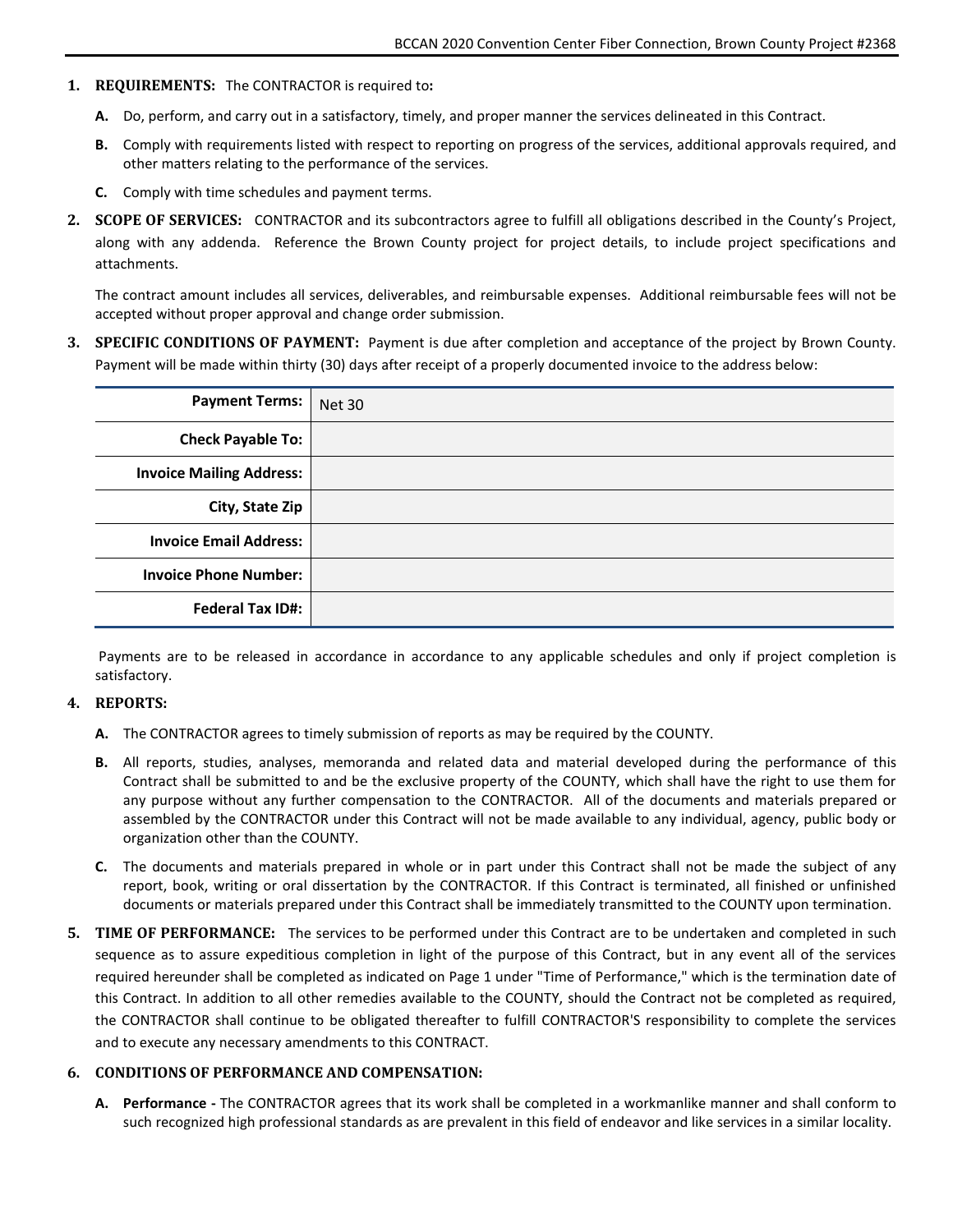- **B. Place of Performance –** The COUNTY shall determine the place or places where services shall be provided by the CONTRACTOR.
- **C. Compensation -** The COUNTY agrees to pay, subject to the contingencies herein, and the CONTRACTOR agrees to accept for the satisfactory performance of the services under this Contract, the maximum as indicated on Page 1 under "Total Amount of Contract," inclusive of all expenses. In no event will the total compensation exceed the maximum amount indicated on Page 1. Compensation for services provided under this Contract is contingent upon the approval process set forth in Section 3. Specific conditions of payment shall be subject to Section 66.0135. Wisconsin Statutes as it applies to any late payments by the COUNTY, except as provided by Section 22 of this Contract.
- **D. Taxes, Social Security and Government Reporting -** Personal income tax payments, social security contributions and all other governmental reporting, taxes and contributions as a consequence of the CONTRACTOR receiving payment under this Contract shall be the sole responsibility of the CONTRACTOR.
- **E. Subcontracting -** The CONTRACTOR shall not subcontract for the performance of any of the services herein set forth without prior written approval obtained from the COUNTY. If any work or service is subcontracted, it shall be specified by written contract or agreement and shall be subject to and controlled by each provision of this Contract. The CONTRACTOR shall be as fully responsible to the COUNTY for the acts and omissions of its subcontractors and or persons either directly or indirectly employed by them, as it is for the acts and omissions of persons directly employed by CONTRACTOR.
- **7. INDEMNIFICATION AND DEFENSE OF SUITS:** The CONTRACTOR hereby agrees to release, indemnify, defend and hold harmless Brown County, its officials, officers, employees and agents from and against all judgments, damages, penalties, losses, costs, claims, expenses, suits, demands, debts, actions, liabilities and/or causes of action of any type or nature whatsoever, including actual and reasonable attorneys' fees, which may be sustained or to which they may be exposed, directly or indirectly, by reason of personal injury, death, property damage, or other liability, alleged or proven, resulting from or arising out of the performance under this agreement by CONTRACTOR, its officers, officials, employees, agent or assigns. The COUNTY does not waive, and specifically reserves its right to assert any and all affirmative defenses and limitations of liability as specifically set forth in Wisconsin Statutes, Chapter 893 and related statutes.
- **8. REGULATIONS:** CONTRACTOR agrees to comply with all of the requirements of all federal, state and local laws related thereto.
- **9. SAFETY REQUIREMENTS:** All material, equipment and supplies used or provided to the COUNTY must comply with all safety requirements as set forth by the federal, state and local laws, including but not limited to, Wisconsin Administration Code, Rules of the Industrial Commission on Safety and all applicable OSHA standards.
- **10. VENUE AND APPLICABLE LAW:** Any lawsuits related to or arising out of disputes under this Contract shall be commenced and tried in the Courts of Brown County, Wisconsin and the COUNTY and CONTRACTOR shall submit to the jurisdiction of the Courts for such lawsuits. In all respects, this Contract and any disputes arising under it shall be governed by the laws of the State of Wisconsin.
- **11. TERMINATION OF CONTRACT FOR CAUSE:** If through any cause, the CONTRACTOR shall fail to fulfill in a timely and proper manner its obligations under this Contract, or if the CONTRACTOR violates the covenants, agreements or stipulations of this Contract, the COUNTY shall have the right to terminate this Contract by giving written notice to the CONTRACTOR of such termination delivered pursuant to Section 24. The written notice shall be provided to the CONTRACTOR at least five (5) days before the effective date of such termination. COUNTY may allow the CONTRACTOR a reasonable amount of time to cure a breach of the terms of this Contract, if the breach is amenable to a cure. COUNTY shall not unreasonably withhold such permission.

In such event, all finished or unfinished documents, data, studies, surveys, drawings, maps, models, photographs, reports or other materials related to the services prepared by the CONTRACTOR under this Contract shall, at the option of the COUNTY, become the property of the COUNTY.

Notwithstanding the above, the CONTRACTOR shall not be relieved of liability to the COUNTY for damages sustained by the COUNTY by virtue of any breach of the Contract by the CONTRACTOR, and the COUNTY may withhold any payments to the CONTRACTOR for the purpose of set off until such time as the exact amount of damages due to the COUNTY from the CONTRACTOR shall be determined.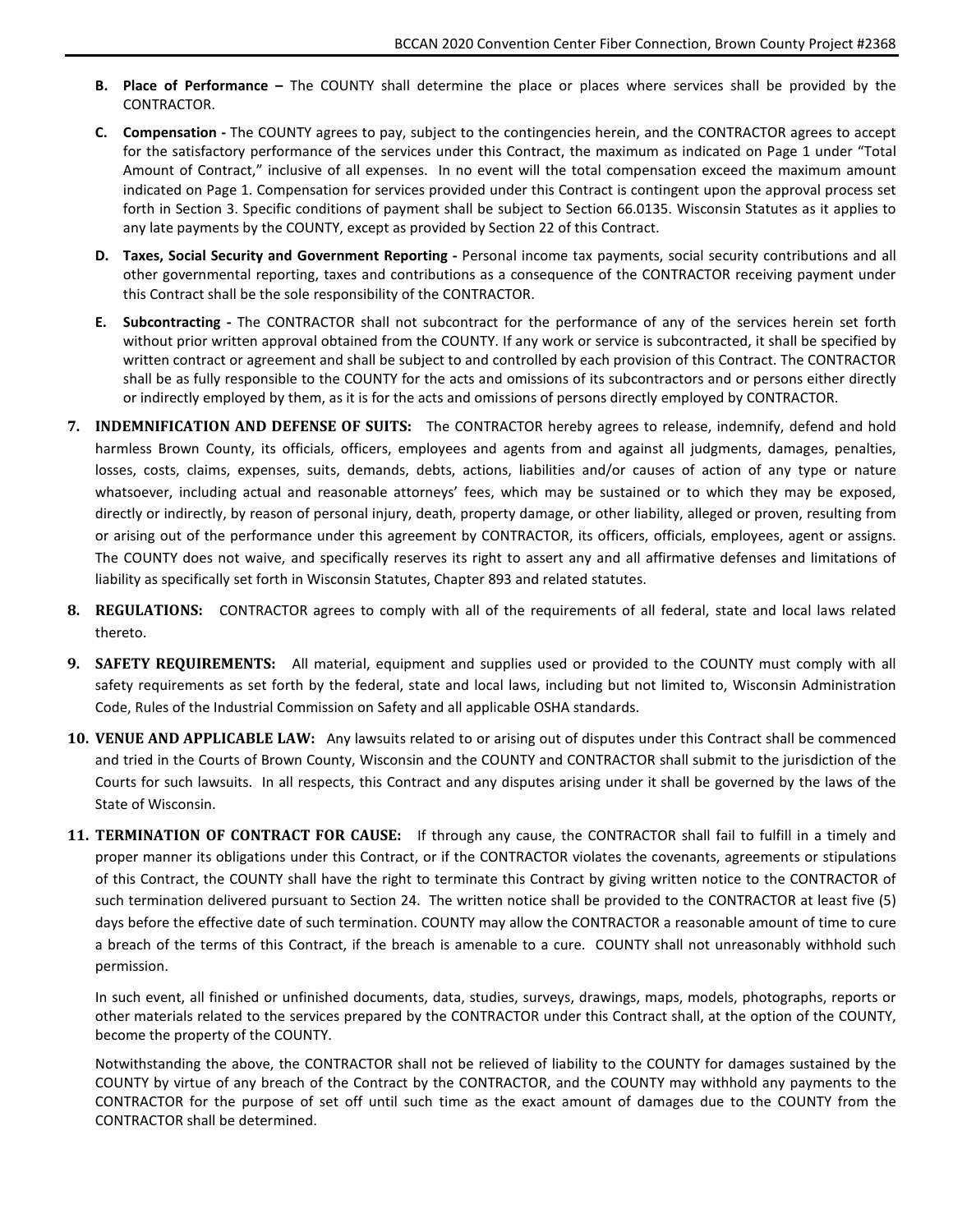This Contract may be terminated by either party for no reason by giving thirty (30) days written notice to the other party of said termination.

- **12. CHANGES:** All changes that are mutually agreed upon by and between the COUNTY and the CONTRACTOR, including any increase or decrease in the amount of the CONTRACTOR'S compensation, shall be in writing and designated as written amendments to the Contract.
- **13. WAIVER:** One or more waivers by any party of any term of the Contract will not be construed as a waiver of a subsequent breach of the same or any other term. The consent or approval given by any party with respect to any act by the other party requiring such consent or approval shall not be deemed to waive the need for further consent or approval of any subsequent act by such party.

#### **14. PERSONNEL:**

- **A.** The CONTRACTOR represents that it has or will secure, at its own expense, all personnel required in performing the services under this Contract. Such personnel shall not be employees of or have a contractual relationship with the COUNTY.
- **B.** All of the services required hereunder will be performed by the CONTRACTOR or under its supervision and all personnel engaged in the work shall be fully qualified and shall be authorized or permitted under state and local law to perform such services.
- **15. ASSIGNMENT:** The CONTRACTOR shall not assign or transfer this Contract and shall not transfer any interest in it without the prior written consent of the COUNTY. Claims for money due or to become due to the CONTRACTOR from the COUNTY under this Contract may be assigned to a bank, trust company or other financial institution without COUNTY approval; however, notices of any such assignment or transfer shall be furnished promptly to the COUNTY.

#### **16. RECORDS:**

- **A. Establishment and Maintenance of Records -** Records shall be maintained by the CONTRACTOR with respect to all matters covered by this Contract. The records shall be maintained for a period of three (3) years after receipt of final payment under this Contract, except as otherwise authorized or required by law. CONTRACTOR will notify COUNTY prior to destroying document(s) and offer the right of refusal..
- **B. Documentation of Cost -** All costs shall be supported by properly executed payrolls, time records, invoices, contracts or vouchers, or other official documentation evidencing in proper detail the nature and propriety of other accounting documents pertaining in whole or in part to this Contract and shall be clearly identified and readily accessible, and shall be retained in accordance with the laws of the State of Wisconsin.
- **17. AUDITS AND INSPECTIONS:** In the event that the COUNTY deems it necessary to conduct an audit or inspection, CONTRACTOR shall, during normal business hours, furnish or make available at a time designated by the COUNTY and in the form required by the COUNTY, information, records and reports regarding powers, duties, activities, organization, property, financial transactions, method of operation, or any and all other records, reports or information in CONTRACTOR'S custody or control pertinent to this Contract.

CONTRACTOR shall provide the COUNTY inspectors or auditors access to all property, equipment and facilities in CONTRACTOR'S custody or control related to the services provided or purchased under this Contract. CONTRACTOR shall be expected to provide, at CONTRACTOR'S expense, reasonable time by CONTRACTOR'S personnel as may be required for the COUNTY inspectors or auditors to perform the inspection or audit.

Any information provided to the auditors, which is deemed confidential by federal, state or local laws shall be held as confidential and not disclosed to the public.

#### **18. NON-DISCLOSURE:**

**A. Acknowledgment of Confidential Relationship -** CONTRACTOR hereby acknowledges and agrees that any Confidential Information disclosed to it by Brown County is for the limited purpose of providing services and CONTRACTOR will maintain the Confidential Information in confidence, and a confidential relationship will arise between CONTRACTOR and Brown County by reason of such submission and/or disclosure.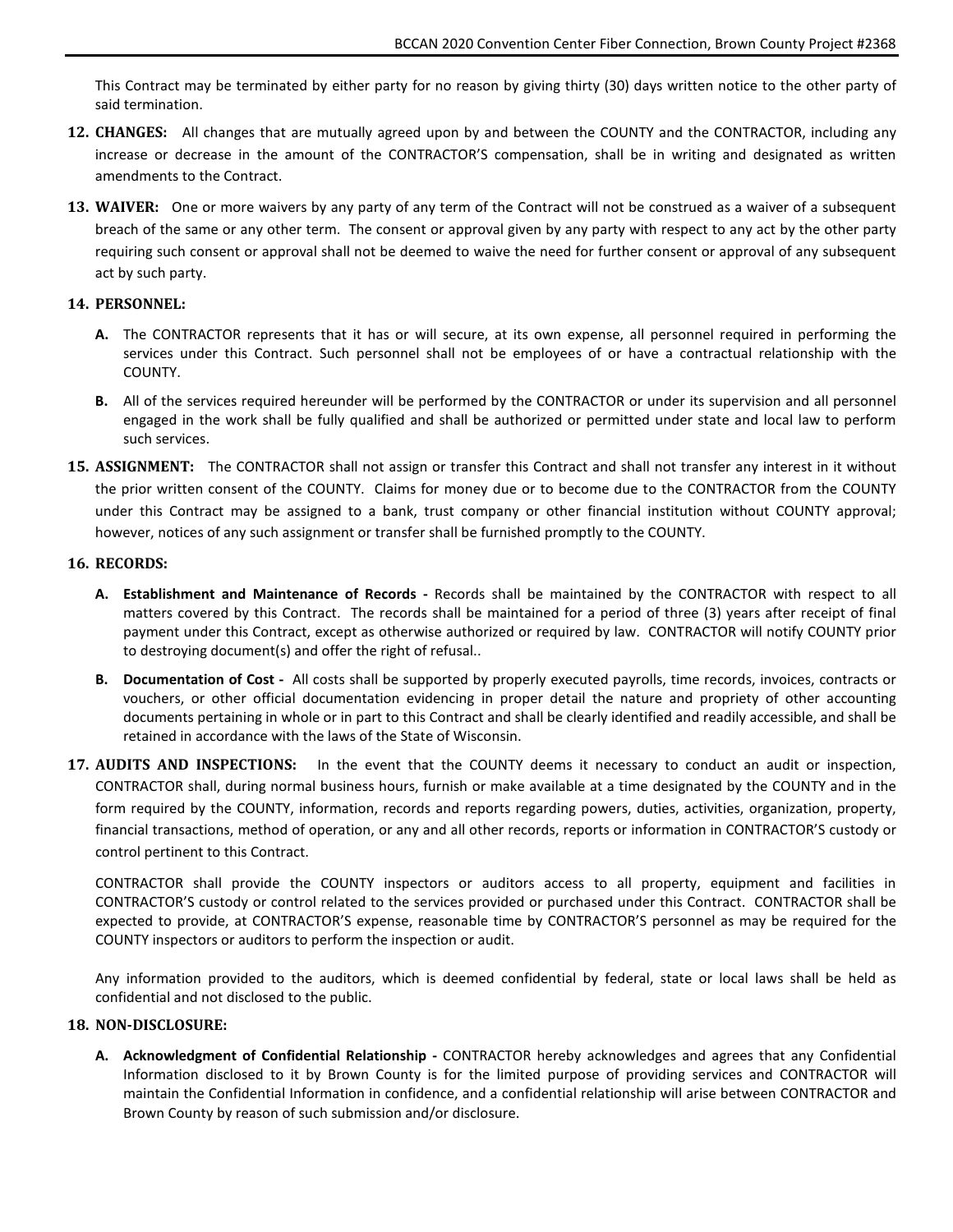**B. Use and Disclosure of Confidential Information.** CONTRACTOR agrees neither to copy, sell, transfer, publish, disclose, display or otherwise use for its own benefit, nor to disclose to third parties, any Confidential Information whether from observation, from any materials submitted or from disclosures by Brown County hereunder. CONTRACTOR further agrees neither to make nor retain any copies of nor directly or indirectly use any process or other proprietary information disclosed to it or any process deceptively similar thereto without Brown County's prior written approval, which Brown County may withhold in its sole discretion. In no event shall either party use Confidential Information in a way, which violates state or federal laws.

CONTRACTOR shall instruct its employees, agents and contractors of their obligations under this Agreement and instruct them to use the same care and discretion with respect to the Confidential Information and to not circumvent any security procedures or devices with respect to Confidential Information. The parties agree that the implementation of this signed Agreement will suffice for this purpose.

- **C. Title remains with Brown County.** All innovations, inventions, devices, processes and/or formulas developed by CONTRACTOR for Brown County shall be deemed to be the sole property of Brown County. CONTRACTOR agrees to disclose in writing to Brown County any and all formulas, ingredient specifications and descriptions, processing methods, items, ideas or concepts which are directly related to work performed by CONTRACTOR on behalf of Brown County which constitute innovations or inventions developed by CONTRACTOR either solely or jointly in connection with work performed by CONTRACTOR at the request of and/or under assignment by Brown County. CONTRACTOR also agrees to assign to Brown County any and all interest it may have in such inventions or innovations, which are specified in relation to the product named.
- **D. Indemnification by CONTRACTOR**. CONTRACTOR agrees to take precautions to avoid wrongful disclosures or use of Confidential Information and will indemnify Brown County and hold Brown County harmless from all losses, expenses or liability arising from or in connection with such unauthorized use or disclosure. In addition, CONTRACTOR acknowledges that in the event of a breach or threatened breach of this Agreement, irreparable damage will immediately occur to COUNTY and CONTRACTOR will indemnify COUNTY from all losses, liabilities and expenses incurred by COUNTY as a result thereof.

#### **19. CONFLICT OF INTEREST:**

- **A. Interest in Contract** No officer, employee or agent of the COUNTY who exercises any functions or responsibilities in connection with the carrying out of any services or requirements to which this Contract pertains, shall have any personal interest, direct or indirect in this Contract.
- **B. Interest of Other Local Public Officials** No member of the governing body of the COUNTY, who exercises any functions of responsibilities in the review or approval of the carrying out of this Contract, shall have any personal interest, direct or indirect, in this Contract.
- **C. Interest of Contractor and Employees** If CONTRACTOR is aware or becomes aware that any person described in Section A. or B. has any personal financial interest, direct or indirect, in this Contract; CONTRACTOR shall immediately disclose such knowledge to the COUNTY. The CONTRACTOR further covenants that it presently has no interest and shall not acquire any interest, direct or indirect, which would conflict in any manner or degree with the performance of its services hereunder. The CONTRACTOR further covenants that in the performance of this Contract no person having any conflicting interest shall be employed.

#### **20. DISCRIMINATION PROHIBITED:**

- **A.** CONTRACTOR shall not discriminate against any individual on the basis of age, race, creed, color, disability, marital status, sex, national origin, ancestry, membership in the National Guard, state defense force or any reserve component of the military forces of the United States or this state. CONTRACTOR may refuse to employ individuals based on conviction and arrest records only as allowed by Sec. 111.335, Wis. Stats.
- **B.** The CONTRACTOR will cause the foregoing provisions to be inserted into all subcontracts, if any, for any work covered by this Contract so that such provision will be binding upon each subcontractor, provided that the foregoing provisions shall not apply to contracts or subcontracts for standard commercial supplies or raw materials.

#### **21. INSURANCE:**

**A.** The CONTRACTOR shall be solely responsible to meet CONTRACTOR'S insurance needs as required by the COUNTY during the terms of this Contract or any extension thereof.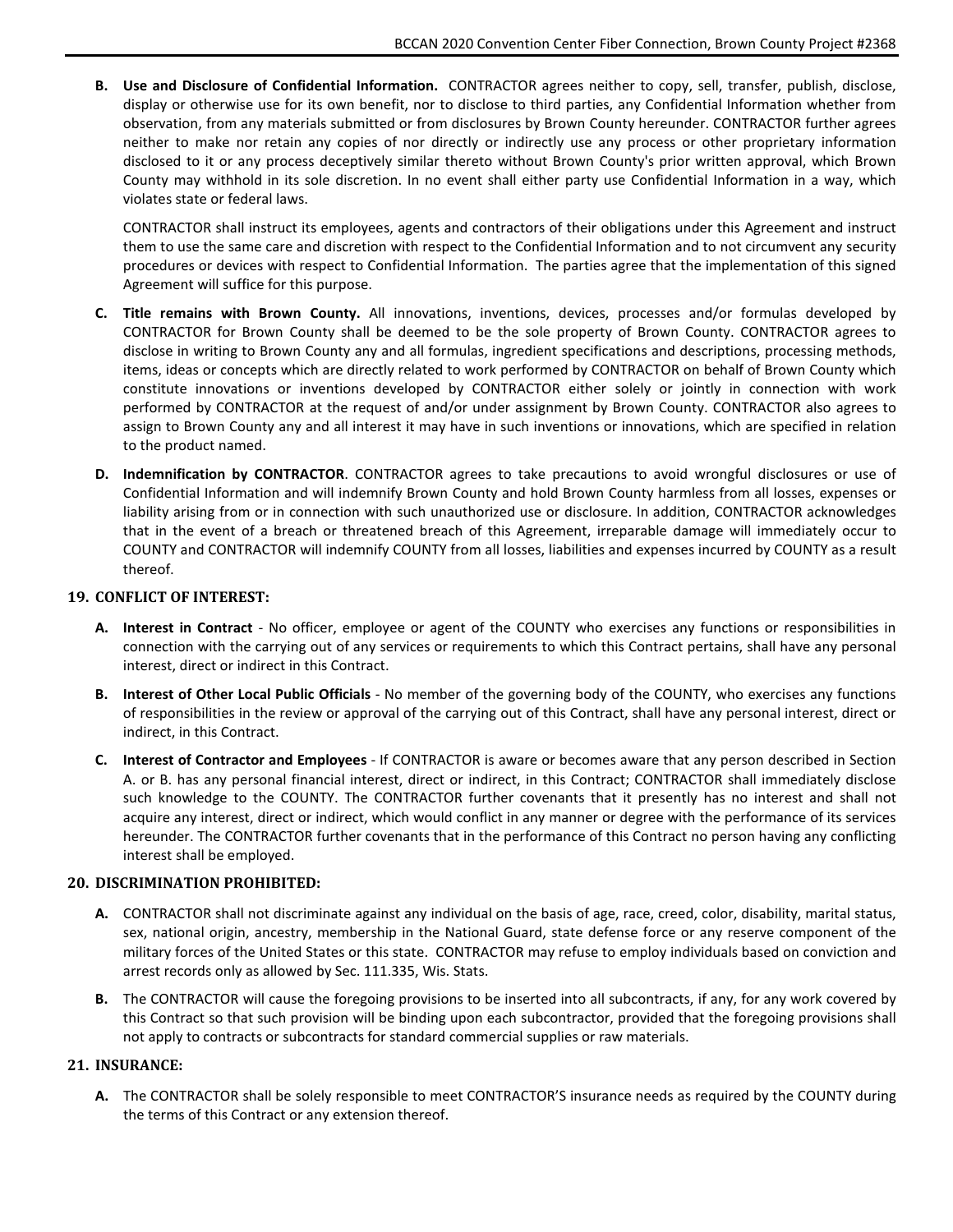- **B.** The Certificate(s) of Insurance along with endorsements shall be issued by a company or companies authorized to do business in the State of Wisconsin and shall be satisfactory to the COUNTY. Such insurance should be primary. CONTRACTOR shall furnish the COUNTY with a certificate of insurance along with two endorsements, one naming Brown County, its boards, commissions, agencies, officers, employees and representatives as additional insured and one endorsement providing the COUNTY with thirty (30) days advance written notice of any change, cancellation or nonrenewal during the term of the Contract. Upon request, CONTRACTOR shall provide COUNTY with certified copies of the required insurance policies.
- **C.** The CONTRACTOR shall require all subcontractors to be bound by the same insurance requirements as CONTRACTOR, and shall not allow subcontractors, if any, to commence work until the aforementioned documents, where applicable, have been obtained from the subcontractor(s) and approved by the COUNTY.
- **D.** No payments or disbursements under the Contract shall be made if such proof has not been furnished. Failure to submit an insurance certificate, as required, can make the Contract void at the COUNTY'S discretion.

#### **22. FORCE MAJEURE:**

- **A.** If the performance of any part of this Contract is delayed or rendered impossible by reason of natural disaster, flood, fire, riot, explosion, war or actions or decrees of governmental bodies, notice shall be given as soon as practicable to the other party indicating the nature of such conditions and the extent of delay and shall do everything possible to resume performance. If the period of nonperformance exceeds twenty-one (21) days from the receipt of notice of the Force Majeure Event, this Contract may be terminated by giving written notice.
- **B.** If the ability of the COUNTY to compensate the CONTRACTOR is delayed by reason of natural disaster, flood, fire, riot, explosion, war or actions or decrees of governmental bodies, the COUNTY shall immediately give notice to the CONTRACTOR of the nature of such conditions and the expected date that compensation will be made. Section 66.0135 Wisconsin Statutes shall not apply to any late payment by COUNTY due to circumstances under this paragraph.

#### **23. OTHER PROVISIONS:**

- **A. Publicity Releases** CONTRACTOR agrees not to refer to award of this Contract in commercial advertising in such a manner that states or implies that the products or services provided are endorsed or preferred by Brown County.
- **B. Independent Contractor** CONTRACTOR agrees that it is working in the capacity of an Independent Contractor with respect to the services provided. Nothing in this Contract shall be considered to create the relationship of employer and employee, of third party beneficiary, of principal or agent, of limited or general partners or of joint venture between the parties.
- **C. Appropriation of Funds** This Contract is contingent upon annual authorization of funding by the COUNTY governing body. In the event funding is not approved or terminated, the COUNTY may terminate this contract by providing forty-five (45) days written notice to CONTRACTOR.
- **24. NOTICES:** Any and all notices and demands shall be in writing delivered in person or by first class mail, registered or certified, postage paid, return receipt requested and addressed to the appropriate party as follows:

For COUNTY inquire to:

| <b>County Department:</b> | <b>Brown County Purchasing</b>                           |
|---------------------------|----------------------------------------------------------|
|                           | <b>Mailing Address:</b> 305 E Walnut Street, $5th$ Floor |
|                           | City, State Zip:   Green Bay, WI 54301                   |
|                           | Phone: (920) 448-4040                                    |
| Email: I                  | $b$ cpurchasing@browncountywi.gov                        |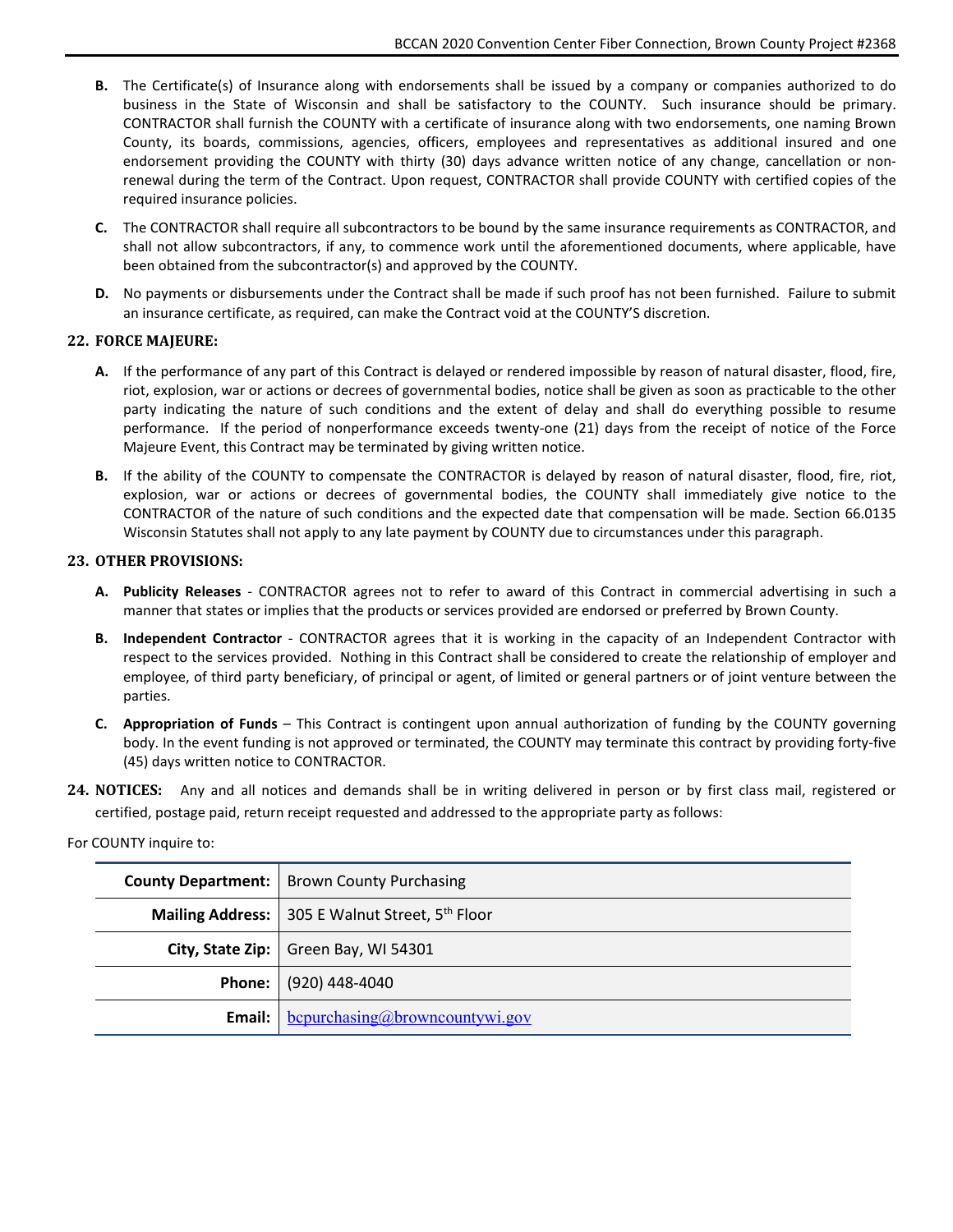For CONTRACTOR inquire to:

| <b>Contractor:</b>      |  |
|-------------------------|--|
| <b>Mailing Address:</b> |  |
| City, State, Zip:       |  |
| <b>Phone:</b>           |  |
| Email:                  |  |

**All other correspondence shall be addressed as above, but may be sent by "Regular Mail" and deemed delivered upon receipt by the addressee. The above addresses may be changed at any time by the party giving notice in writing to the other party in a manner provided above.**

- **25. AMENDMENTS:** This Contract is the entire agreement between the undersigned parties and shall only be modified, changed or amended in writing and signed by duly authorized representatives of each party, which amendment expressly states that it is the intention of the parties to amend this Contract.
- **26. SEVERABILITY:** The provisions of this Contract are severable and if any provision is found to be invalid, unenforceable, or void by a court of competent jurisdiction, the remainder of the Contract shall remain in full force and effect and shall not be affected, impaired or invalidated unless the effect of holding the provision invalid, unenforceable or void defeats the entire purpose of the Contract.
- **27. CONSTRUCTION:** All parties have contributed to the drafting of this Contract. In the event of a controversy, dispute or contest over the meaning, interpretation, validity or enforcement of this document or any of its terms or conditions, there shall be no inferences, presumption or conclusion drawn whatsoever against any party by virtue of that party having drafted the document or any portion thereof.
- **28. SIGNATURE AUTHORITY:** The persons signing this Contract warrant that they have been authorized to enter into this Contract by and on behalf of their respective parties and that they have full and complete authority to bind their respective parties by executing this Contract.

**\*\*\*Continue To Next Page (Signature Page)**

**Attachments:**

**Attachment B: Completed Cost Sheet**